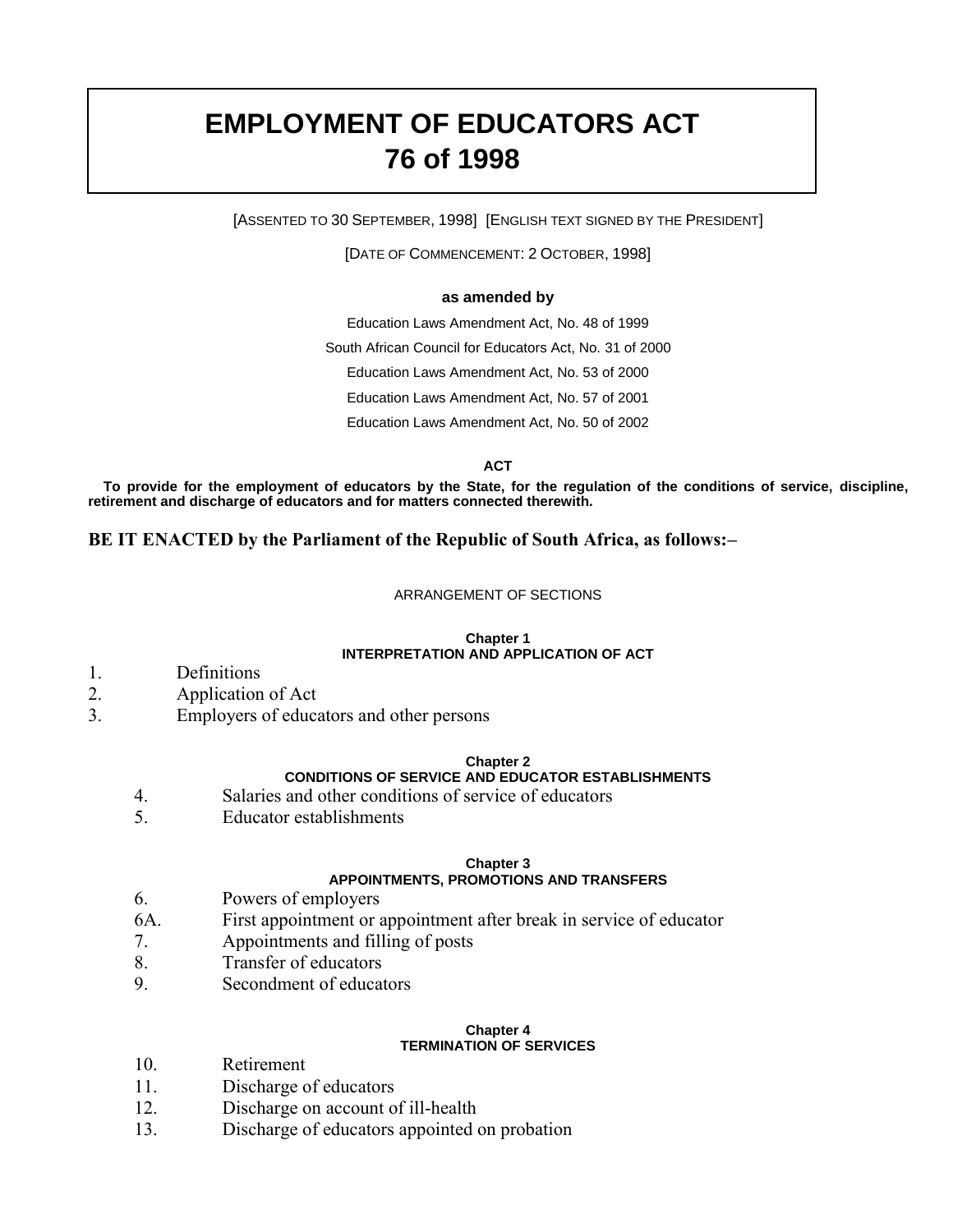- 14. Certain educators deemed to be discharged
- 15. Resignations

### **Chapter 5 INCAPACITY AND MISCONDUCT**

- 16. Incapable educators
- 17. Serious misconduct
- 18. Misconduct
- 19. . . . . . .
- 20. . . . . . .
- 21. . . . . . .
- 22. . . . . . .
- 23. . . . . . .
- 24. . . . . . .
- 25. Appeals
- 26. Furnishing South African Council for Educators with records

#### **Chapter 6 SOUTH AFRICAN COUNCIL FOR EDUCATORS**

| 27.           |  |  |  |  |
|---------------|--|--|--|--|
| 28.           |  |  |  |  |
| 29.           |  |  |  |  |
| 30.           |  |  |  |  |
| 31.           |  |  |  |  |
| $\mathcal{D}$ |  |  |  |  |

32. . . . . . .

#### **Chapter 7 GENERAL**

- 33. Performance of other work by educators
- 34. Offences and penalties
- 35. Regulations
- 36. Assignment of functions
- 37. Repeal of Act promulgated under Proclamation 138 of 1994, and savings
- 38. Transitional arrangements in respect of certain colleges
- 38A. Transitional arrangements in respect of disciplinary proceedings
- 39. Short title

### **Chapter 1 INTERPRETATION AND APPLICATION OF ACT**

#### **Definitions**

**1.** In this Act, unless the context indicates otherwise –

**"adult basic education centre"** means any centre which is under the control of any provincial department of education and in which basic education programmes are presented to persons of or over the age of 16 years;

**"departmental office"** means any office or institution controlled or administered by the Department of Education or any provincial department of education, but does not include any public school, further education and training institution or adult basic education centre;

**"Department of Education"** means the department established in terms of section 7(2) read with Schedule 1 of the Public Service Act, 1994 (Proclamation 103 of 1994), responsible for education at national level;

**"Director-General"** means the Director-General: Education;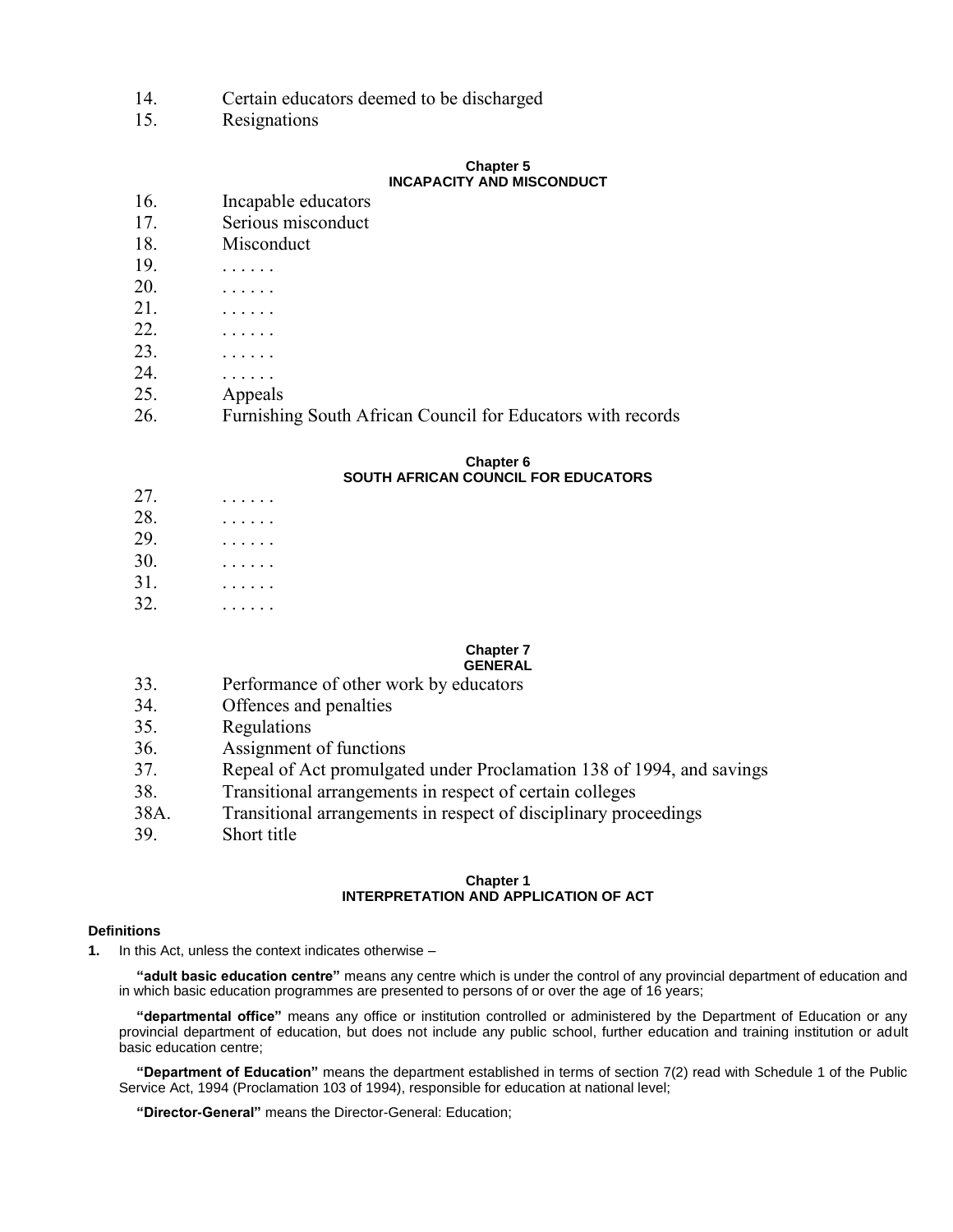**"educator"** means any person who teaches, educates or trains other persons or who provides professional educational services, including professional therapy and education psychological services, at any public school, further education and training institution, departmental office or adult basic education centre and who is appointed in a post on any educator establishment under this Act;

**"employer",** in relation to any provision of Chapter 4, 5 or 7 which applies to, or is connected with –

- (a) an educator in the service of the Department of Education, means the Director-General;
- (b) an educator in the service of a provincial department of education, means the Head of Department;

**"further education and training institution"** means a further education and training institution as defined in section 1 of the Further Education and Training Act, 1998 (Act No. 98 of 1998), but does not include any private further education and training institution;

[Definition of "further education and training institution" substituted by s. 6(a) of Act No. 53 of 2000.]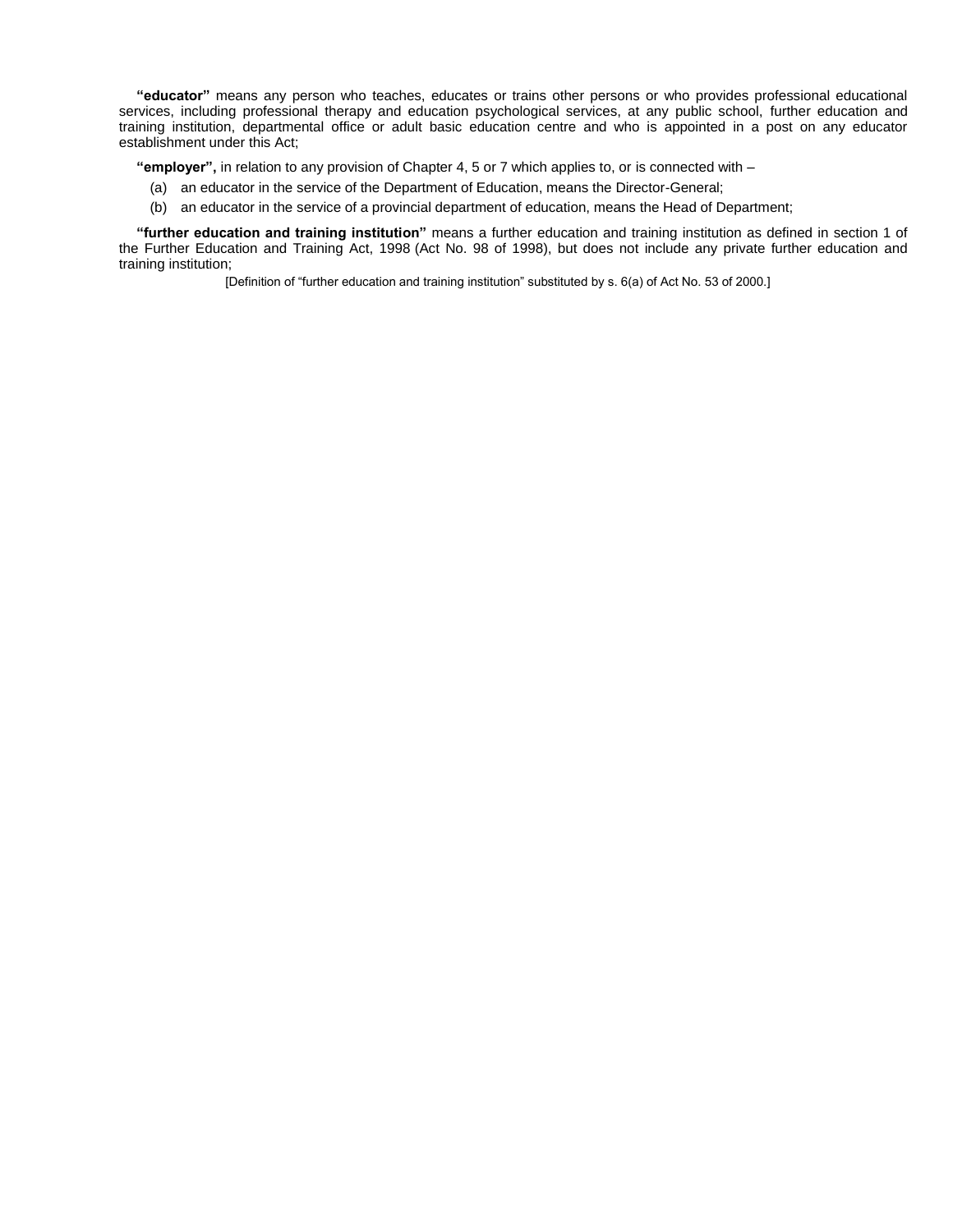**"Head of Department",** in relation to a provincial department of education, means the head of the provincial department of education;

**"Labour Relations Act"** means the Labour Relations Act, 1995 (Act No. 66 of 1995);

**"Member of the Executive Council"** means the member of the Executive Council of a province responsible for the education portfolio of that province;

**"Minister"** means the Minister of Education;

**"prescribed"** means prescribed by regulation;

**"provincial department of education"** means a department responsible for education in a province and includes all public schools, further education and training institutions, departmental offices and basic adult education centres in such province;

**"public school"** means a public school as defined in section 1 of the South African Schools Act, 1996 (Act No. 84 of 1996);

**"regulation"** means a regulation made under section 35;

**"this Act"** includes a regulation and the Schedules to this Act;

[Definition of "this Act" substituted by s. 6(b) of Act No. 53 of 2000.]

**"trade union"** means any trade union which is a member of the Education Labour Relations **Council**.

#### **Application of Act**

- **2.** The provisions of this Act shall apply in respect of the employment of educators at
	- (a) public schools;
	- (b) further education and training institutions;
	- (c) departmental offices; and
	- (d) adult basic education centres.

#### **Employers of educators and other persons**

- **3.** (1) Save as is otherwise provided in this section
	- (a) the Director-General shall be the employer of educators in the service of the Department of Education in posts on the educator establishment of the said Department for all purposes of employment; and
	- (b) the Head of Department shall be the employer of educators in the service of the provincial department of education in posts on the educator establishment of that department for all purposes of employment.
	- (2) For the purposes of determining the salaries and other conditions of service of educators, the Minister shall be the employer of all educators.
	- (3) For the purposes of creating posts
		- (a) on the educator establishment of the Department of Education, the Minister shall be the employer of educators in the service of the said Department; and
		- (b) on the educator establishment of a provincial department of education, the Member of the Executive Council shall be the employer of educators in the service of that department.
	- (4) A public school shall be the employer of persons in the service of the said school as contemplated in section 20(4) or (5) of the South African Schools Act, 1996 (Act No. 84 of 1996).
	- (5) A further education and training institution shall be the employer of persons in the service of the said institution as contemplated in section 14(2) or (3) of the Further Education and Training Act, 1998.

### **Chapter 2 CONDITIONS OF SERVICE AND EDUCATOR ESTABLISHMENTS**

#### **Salaries and other conditions of service of educators**

- **4.** (1) Notwithstanding anything to the contrary contained in any law but subject to the provisions of this section, the Labour Relations Act or any collective agreement concluded by the Education Labour Relations Council, the Minister shall determine the salaries and other conditions of service of educators.
	- (2) Different salaries and conditions of service may be so determined in respect of different ranks and grades of educators, educators appointed at or outside educational institutions or educators appointed in different sectors of education.
	- (3) A determination of the Minister under this section involving expenditure from the National Revenue Fund may only be made with the concurrence of the Minister of Finance.

### **Educator establishments**

**5.** (1) Notwithstanding anything to the contrary contained in any law but subject to the norms prescribed for the provisioning of posts –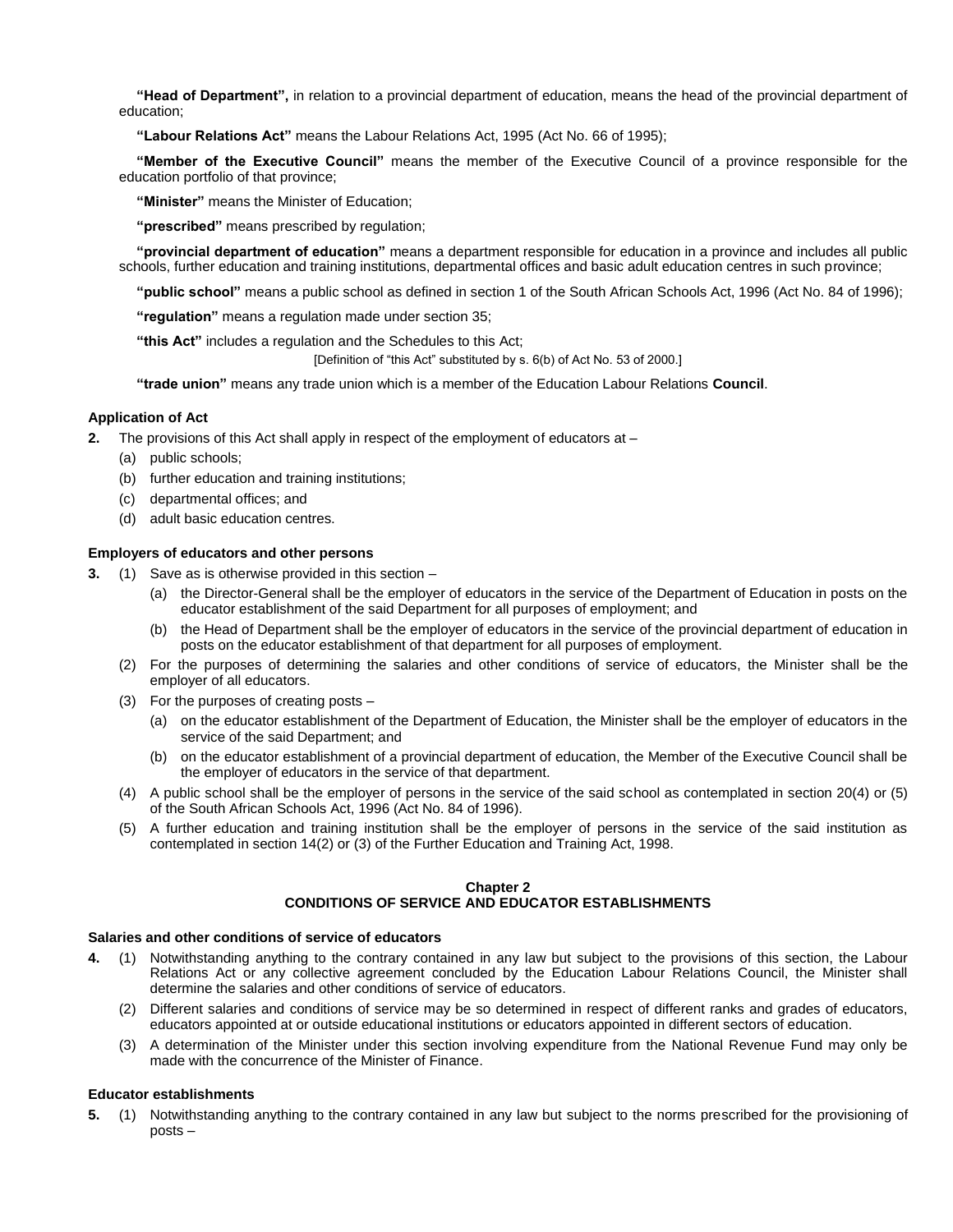- (a) the educator establishment of the Department of Education shall consist of the posts created by the Minister; and
- (b) the educator establishment of a provincial department of education shall consist of the posts created by the Member of the Executive Council.
- (2) The educator establishment of any public school, further education and training institution, departmental office or adult basic education centre under the control of a provincial department of education shall, subject to the norms prescribed for the provisioning of posts, consist of the posts allocated to the said school, institution, office or centre by the Head of Department from the educator establishment of that department.
- (3) For the purposes of this Act
	- (a) the power to create a post under this section shall include the power to grade, to regrade, to designate, to redesignate, to convert or to abolish the post; and
	- (b) the power to allocate a post under this section shall include the power to re-allocate the post.

#### **Chapter 3 APPOINTMENTS, PROMOTIONS AND TRANSFERS**

#### **Powers of employers**

- **6.** (1) Subject to the provisions of this section, the appointment of any person, or the promotion or transfer of any educator
	- (a) in the service of the Department of Education shall be made by the Director-General; or
	- (b) in the service of a provincial department of education shall be made by the Head of Department.
	- (2) Subject to the provisions of this Chapter, the Labour Relations Act or any collective agreement concluded by the Education Labour Relations Council, appointments in, and promotions or transfers to, posts on any educator establishment under this Act shall be made in accordance with such procedure and such requirements as the Minister may determine.
	- (3) (a) Subject to paragraph (d), any appointment, promotion or transfer to any post on the educator establishment of a public school or a further education and training institution, may only be made on the recommendation of the governing body of the public school or the council of the further education and training institution, as the case may be, and, if there are educators in the provincial department of education concerned who are in excess of the educator establishment of a public school or further education and training institution due to operational requirements, that recommendation may only be made from candidates identified by the Head of Department, who are so in excess and suitable for the post concerned.

#### [Para. (a) amended by s. 15(a) of Act No. 48 of 1999.]

- (b) The Head of Department may only decline the recommendation of the governing body of the public school or the council of the further education and training institution, if –
	- (i) any procedure collectively agreed upon or determined by the Minister for the appointment, promotion or transfer has not been followed;
	- (ii) the candidate does not comply with any requirement collectively agreed upon or determined by the Minister for the appointment, promotion or transfer;
	- (iii) the candidate is not registered, or does not qualify for registration, as an educator with the South African Council for Educators;
	- (iv) sufficient proof exists that the recommendation of the said governing body or council, as the case may be, was based on undue influence; or
	- (v) the recommendation of the said governing body or council, as the case may be, did not have regard to the democratic values and principles referred to in section 7(1).
- (c) If the Head of Department declines a recommendation in terms of paragraph (b), the governing body or council concerned shall make another recommendation in accordance with paragraph (a), for consideration by the Head of Department.
- (d) A recommendation contemplated in paragraph (a) shall be made within two months from the date on which a governing body or council was requested to make a recommendation, failing which the Head of Department may make an appointment without such recommendation.

[Para. (d) added by s. 15(b) of Act No. 48 of 1999.]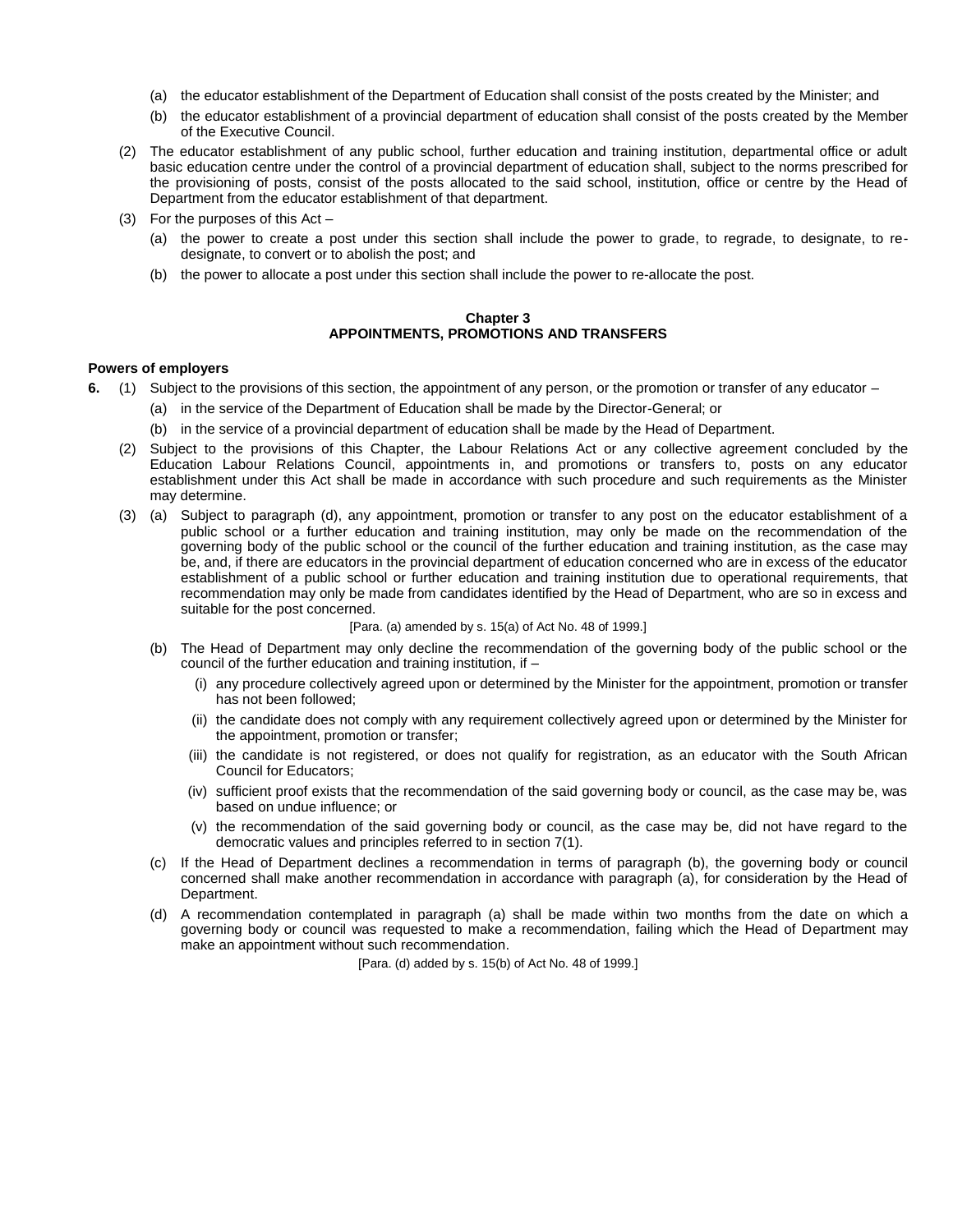- (e) Until the relevant governing body or council is established, the appointment, promotion or transfer in a temporary capacity to any post on the educator establishment must be made by the Head of Department where a –
	- (i) new public school is established in terms of the South African Schools Act, 1996, and any applicable provincial law;
	- (ii) new further education and training institution is established in terms of the Further Education and Training Act, 1998, and any applicable provincial law; or
	- (iii) new public adult learning centre is established in terms of the Adult Basic Education and Training Act, 2000, and any applicable provincial law.

[Para. (e) added by s. 7 of Act No. 53 of 2000.]

#### **First appointment or appointment after break in service of educator**

- **6A.** (1) Despite section 6(3)(a), in the case of a first appointment or an appointment after one or more years' break in service to any provincial department of education, the employer may –
	- (a) receive applications from first-time applicants or applicants returning after a break in service;
	- (b) process the applications and match applications to vacant posts; and
	- (c) make appointments to a school subject to subsection (2).
	- (2) The appointment contemplated in subsection (1) may only be made after the employer has
		- (a) consulted the relevant governing body on the specific post and the requirements thereof;
		- (b) ensured that the applicant to be appointed matches the requirements of the post; and
		- (c) ensured that the applicant has prescribed qualifications.

[S 6A inserted by s. 10 of Act No. 50 of 2002.]

#### **Appointments and filling of posts**

- **7.** (1) In the making of any appointment or the filling of any post on any educator establishment under this Act due regard shall be had to equality, equity and the other democratic values and principles which are contemplated in section 195(1) of the Constitution of the Republic of South Africa, 1996 (Act No. 108 of 1996), and which include the following factors, namely –
	- (a) the ability of the candidate; and
	- (b) the need to redress the imbalances of the past in order to achieve broad representation.
	- (2) A person may be appointed under this Chapter
		- (a) in a permanent capacity, whether on probation or not;
		- (b) in a temporary capacity for a fixed period, whether in a full-time, in a part-time or in a shared capacity; or
		- (c) on special contract for a fixed period or for a particular assignment, whether in a full-time or in a part-time capacity.

### **Transfer of educators**

- **8.** (1) Subject to the provisions of this Chapter
	- (a) the Director-General or the Head of Department may transfer any educator in the service of the relevant department to any post or position in any other department of State with the prior approval of the person in that other department of State having the power to appoint or to transfer and with the consent of that educator; and
	- (b) the Director-General may transfer any educator in the service of the Department of Education to any other post in the Department; and
	- (c) the Head of Department may transfer any educator in the service of the provincial department of education to any other post in that department.
	- (2) Subject to subsections (4) and (5), no transfer to any post on the educator establishment of a public school or a further education and training institution shall be made unless the recommendation of the governing body of the public school or the council of the further education and training institution, as the case may be, has been obtained.

#### [Sub-s. (2) amended by s. 16(a) of Act No. 48 of 1999.]

- (3) The salary and other conditions of service of an educator may not be adversely affected by a transfer under this section without the consent in writing of that educator, except in accordance with the provisions of Chapter 5.
- (4) A recommendation contemplated in subsection (2) shall be made within two months from the date on which a governing body or council was requested to make a recommendation, failing which the Head of Department may make a transfer without such recommendation.

#### [Sub-s. (4) added by s. 16(b) of Act No. 48 of 1999.]

(5) The Head of Department may, without a recommendation contemplated in subsection (2), transfer an educator temporarily for a stated period from a post at a public school or public further education and training institution, to a post at another public school or public further education and training institution.

#### [Sub-s. (5) added by s. 16(b) of Act No. 48 of 1999.]

(6) An educator referred to in subsection (5) shall return to his or her previous post at the end of the period contemplated in that subsection.

[Sub-s. (6) added by s. 16(b) of Act No. 48 of 1999.]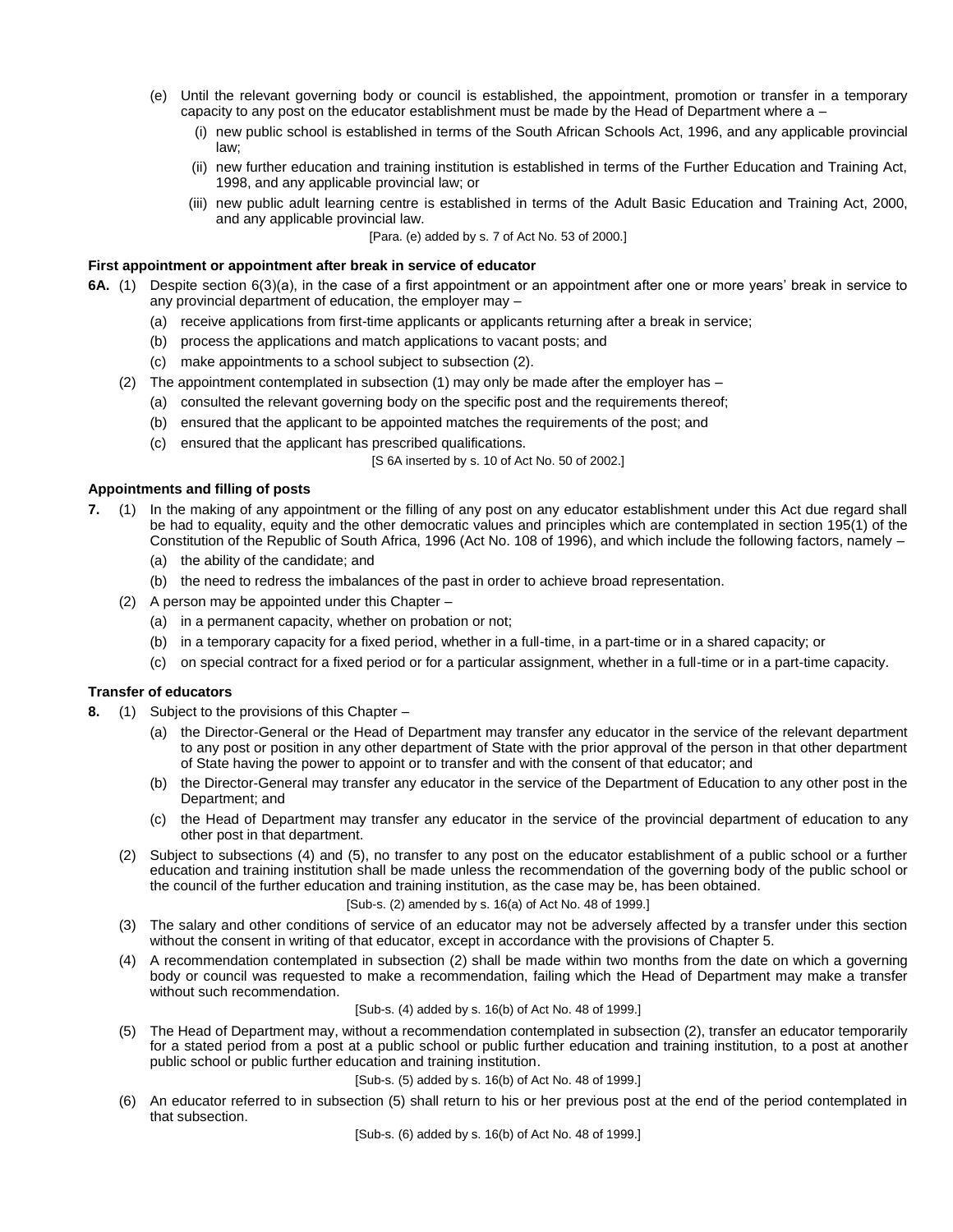(7) Despite section 6(3)(a), in the case of an educator who has been awarded a bursary by the employer to follow a course approved by the employer, the employer may transfer such an educator, with his or her consent, to any suitable post on the educator establishment of a public school, a further education and training institution or an adult basic education and training centre.

[Sub-s. (7) added by s. 11 of Act No. 50 of 2002.]

#### **Secondment of educators**

- **9.** (1) Any educator in the service of the Department of Education or any provincial department of education may with the consent in writing of that educator be placed at the disposal of –
	- (a) another department of education;
	- (b) another government;
	- (c) any council, institution or body established by or under any law; or
	- (d) any other body or person,

for a particular service or for a stated period on such conditions, in addition to the conditions prescribed by or under any law, as may be determined by the Director-General or the Head of Department, as the case may be.

(2) While so placed at such disposal, the educator shall remain subject to the provisions of this Act.

#### **Chapter 4 TERMINATION OF SERVICES**

#### **Retirement**

- **10.** (1) (a) Subject to the provisions of this section, an educator shall have the right to retire, and shall be so retired, on the day on which the educator attains the age of 65 years.
	- (b) An educator who attains the said age after the first day of a month shall be deemed to have attained that age on the first day of the following month.
	- (2) Notwithstanding the provisions of subsection (1), an educator who was in employment immediately before 2 September 1994 in terms of a law repealed by the Educators' Employment Act, 1994 (promulgated under Proclamation No. 138 of 1994), shall have the right to retire on or after attaining the retirement age applicable to the educator immediately before the said date.
	- (3) (a) Notwithstanding the provisions of subsection (1) or (2), an educator shall have the right to retire on or after attaining the age of 55 years.
		- (b) Notwithstanding the absence of any reason for discharge in terms of section 11(1), the employer may, at the request of an educator, allow the educator to retire before attaining the age of 55 years, if the employer is of the opinion –
			- (i) that a sufficient reason exists therefor; and
			- (ii) that the retirement will be to the advantage of the State.
	- (4) Notwithstanding the provisions of this section, an educator
		- (a) who was in employment immediately before 1 May 1996; and
		- (b) who, without interruption of service, has completed a period of ten years continuous pensionable service in terms of the pension law applicable to the educator; and
		- (c) who has attained the age of 50 years,

shall have the right to retire.

#### **Discharge of educators**

- **11.** (1) The employer may, having due regard to the applicable provisions of the Labour Relations Act, discharge an educator from service –
	- (a) on account of continuous ill-health;
	- (b) on account of the abolition of the educator's post or any reduction in, or reorganisation or re-adjustment of the post establishments of, departments, schools, institutions, offices or centres;
	- (c) if, for reasons other than the educator's own unfitness or incapacity, the educator's discharge will promote efficiency or economy in the department, school, institution, office or centre in which the educator is employed, or will otherwise be in the interest of the State;
	- (d) on account of unfitness for the duties attached to the educator's post or incapacity to carry out those duties efficiently;
	- (e) on account of misconduct;
	- (*f* ) if the educator was appointed in the post in question on the grounds of a misrepresentation made by the educator relating to any condition of appointment; and
	- (g) if, in the case of an educator appointed on probation, the educator's appointment is not confirmed.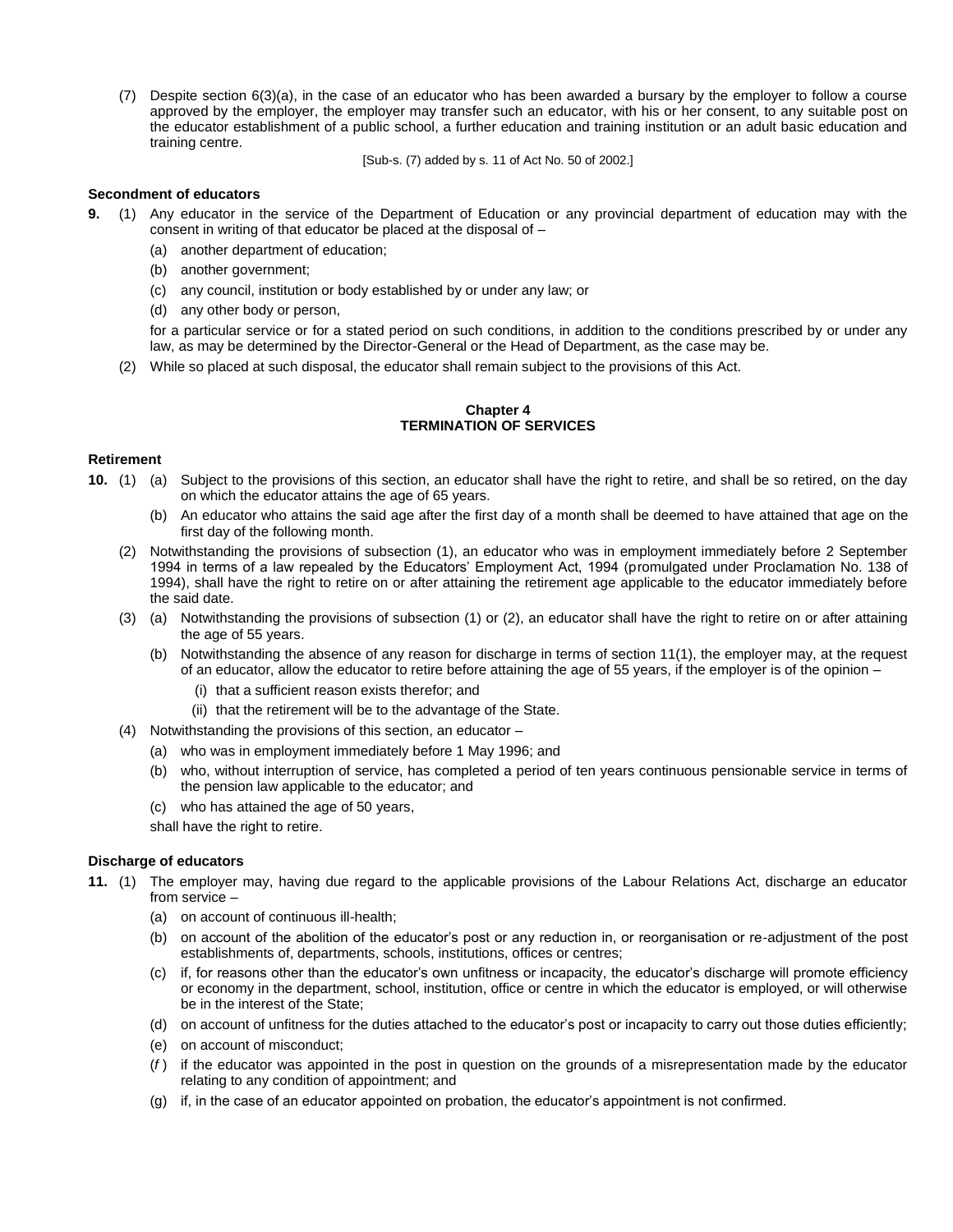(2) If an educator is discharged from service under paragraph ( *f* ) of subsection (1), that educator shall be deemed to have been discharged on account of misconduct.

#### **Discharge on account of ill-health**

**12.** An educator may be discharged on account of ill-health in the circumstances referred to in Schedule 1.

[S. 12 substituted by s. 8 of Act No. 53 of 2000.]

#### **Discharge of educators appointed on probation**

- **13.** (1) If it is not desirable to confirm the appointment, transfer or promotion of an educator on probation, the employer may, notwithstanding anything to the contrary contained in this Act but subject to this section –
	- (a) extend the period of probation of the educator; or
	- (b) after reasonable notice to the educator, discharge the educator from service upon the expiry of the period of probation or any extension thereof.
	- (2) No appointment, transfer or promotion on probation may be extended, and no educator who is serving on probation may be discharged from service, if –
		- (a) the educator has been diligent;
		- (b) the educator's conduct has been uniformly satisfactory;
		- (c) the educator is in all respects suitable for the post which the educator holds; and
		- (d) the educator has complied with all the conditions applicable to the educator's appointment, transfer or promotion.
	- (3) An educator whose transfer or promotion on probation is not confirmed and who immediately before such transfer or promotion was an educator, other than an educator on probation, shall be transferred to the post formerly held by that educator, or to a post of equivalent grading.

#### **Certain educators deemed to be discharged**

- **14.** (1) An educator appointed in a permanent capacity who
	- (a) is absent from work for a period exceeding 14 consecutive days without permission of the employer;
	- (b) while the educator is absent from work without permission of the employer, assumes employment in another position;
	- (c) while suspended from duty, resigns or without permission of the employer assumes employment in another position; or
	- (d) while disciplinary steps taken against the educator have not yet been disposed of, resigns or without permission of the employer assumes employment in another position,

shall, unless the employer directs otherwise, be deemed to have been discharged from service on account of misconduct, in the circumstances where –

- (i) paragraph (a) or (b) is applicable, with effect from the day following immediately after the last day on which the educator was present at work; or
- (ii) paragraph (c) or (d) is applicable, with effect from the day on which the educator resigns or assumes employment in another position, as the case may be.
- (2) If an educator who is deemed to have been discharged under paragraph (a) or (b) of subsection (1) at any time reports for duty, the employer may, on good cause shown and notwithstanding anything to the contrary contained in this Act, approve the re-instatement of the educator in the educator's former post or in any other post on such conditions relating to the period of the educator's absence from duty or otherwise as the employer may determine.

#### **Resignations**

- **15.** (1) An educator may resign by giving 90 days' notice in writing or such shorter notice as the employer may approve at the request of the educator.
	- (2) If the name of an educator is struck off the register of educators kept by the South African Council for Educators, the educator shall, notwithstanding anything to the contrary contained in this Act, be deemed to have resigned with effect from the day following immediately after the day on which the educator's name was so struck off.

#### **Chapter 5 INCAPACITY AND MISCONDUCT**

#### **Incapable educators**

**16.** If it is alleged that an educator is unfit for the duties attached to the educator's post or incapable of carrying out those duties efficiently, the employer must assess the capacity of the educator and may take action against the educator in accordance with the incapacity code and procedures for poor work performance as provided in Schedule 1.

[S. 16 substituted by s. 9 of Act No. 53 of 2000.]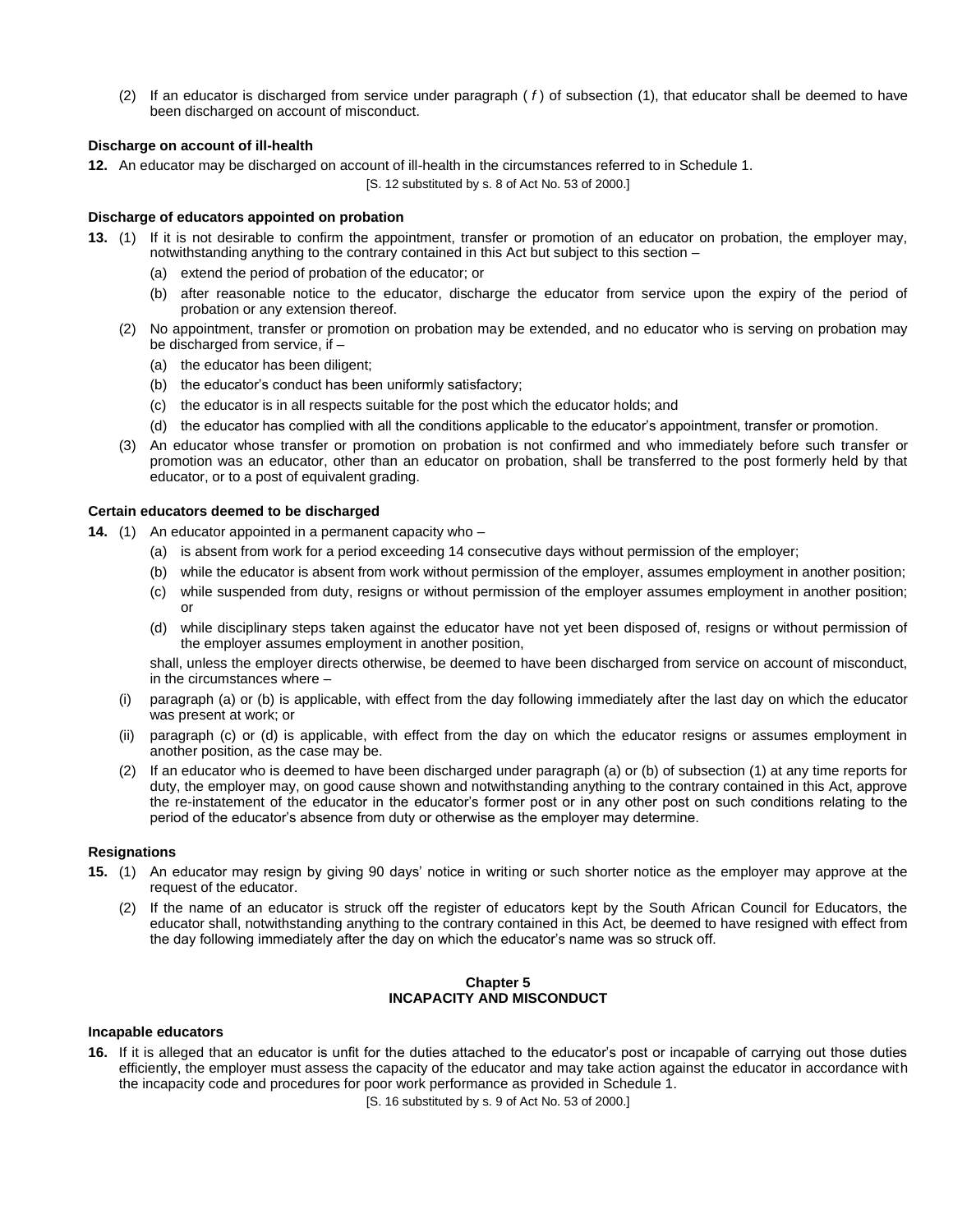#### **Serious misconduct**

- **17.** (1) An educator must be dismissed if he or she is found guilty of
	- (a) theft, bribery, fraud or an act of corruption in regard to examinations or promotional reports;
	- (b) committing an act of sexual assault on a learner, student or other employee;
	- (c) having a sexual relationship with a learner of the school where he or she is employed;
	- (d) seriously assaulting, with the intention to cause grievous bodily harm to, a learner, student or other employee;
	- (e) illegal possession of an intoxicating, illegal or stupefying substance; or
	- (f) causing a learner or a student to perform any of the acts contemplated in paragraphs (a) to (e).
	- (2) If it is alleged that an educator committed a serious misconduct contemplated in subsection (1), the employer must institute disciplinary proceedings in accordance with the disciplinary code and procedures provided for in Schedule 2. [S. 17 substituted by s. 10 of Act No. 53 of 2000.]

#### **Misconduct**

- **18.** (1) Misconduct refers to a breakdown in the employment relationship and an educator commits misconduct if he or she
	- (a) fails to comply with or contravenes this Act or any other statute, regulation or legal obligation relating to education and the employment relationship;
	- (b) wilfully or negligently mismanages the finances of the State, a school, a further education and training institution or an adult learning centre;
	- (c) without permission possesses or wrongfully uses the property of the State, a school, a further education and training institution, an adult learning centre, another employee or a visitor;
	- (d) wilfully, intentionally or negligently damages or causes loss to the property of the State, a school, a further education and training institution or an adult learning centre;
	- (e) in the course of duty endangers the lives of himself or herself or others by disregarding set safety rules or regulations;
	- (f) unjustifiably prejudices the administration, discipline or efficiency of the Department of Education, an office of the State or a school, further education and training institution or adult learning centre;
	- (g) misuses his or her position in the Department of Education or a school, further education and training institution or adult learning centre to promote or to prejudice the interests of any person;
	- (h) accepts any compensation in cash or otherwise from a member of the public or another employee for performing his or her duties without written approval from the employer;
	- (i) fails to carry out a lawful order or routine instruction without just or reasonable cause;
	- (j) absents himself or herself from work without a valid reason or permission;
	- (k) unfairly discriminates against other persons on the basis of race, gender, disability, sex, pregnancy, marital status, ethnic and social origin, colour, sexual orientation, age, disability, religion, conscience, belief, culture, language, birth, family responsibility, HIV status, political opinion or other grounds prohibited by the Constitution;
	- performs poorly or inadequately for reasons other than incapacity;
	- (m) without the written approval of the employer, performs work for compensation for another person or organisation either during or outside working hours;
	- (n) without prior permission of the employer accepts or demands in respect of the carrying out of or the failure to carry out the educator's duties, any commission, fee, pecuniary or other reward to which the educator is not entitled by virtue of the educator's office, or fails to report to the employer the offer of any such commission, fee or reward;
	- (o) without authorisation, sleeps on duty;
	- (p) while on duty, is under the influence of an intoxicating, illegal, unauthorised or stupefying substance, including alcohol;
	- (q) while on duty, conducts himself or herself in an improper, disgraceful or unacceptable manner;
	- (r) assaults, or attempts to or threatens to assault, another employee or another person;
	- (s) incites other personnel to unprocedural and unlawful conduct;
	- (t) displays disrespect towards others in the work-place or demonstrates abusive or insolent behaviour;
	- (u) intimidates or victimises fellow employees, learners or students;
	- (v) prevents other employees from exercising their rights to freely associate with trade unions in terms of any labour legislation;
	- (w) operates any money-lending scheme for employees for his or her own benefit during working hours or from the premises of the educational institution or office where he or she is employed;
	- (x) carries or keeps firearms or other dangerous weapons on State premises, without the written authorisation of the employer;
	- (y) refuses to obey security regulations;
	- (z) gives false statements or evidence in the execution of his or her duties;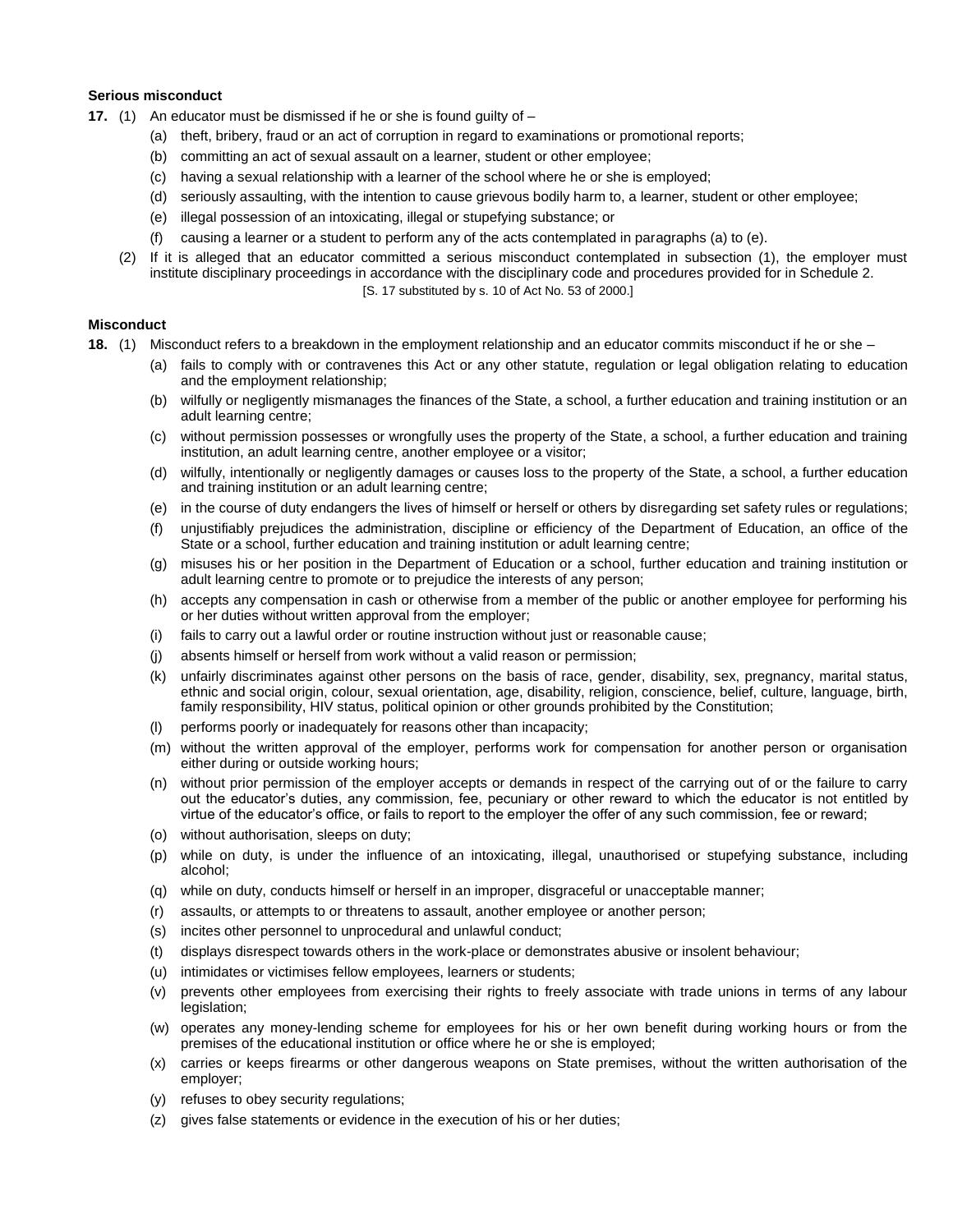- (aa) falsifies records or any other documentation;
- (bb) participates in unprocedural, unprotected or unlawful industrial action;
- (cc) fails or refuses to
	- (i) follow a formal programme of counselling as contemplated in item 2(4) of Schedule 1;
	- (ii) subject himself or herself to a medical examination as contemplated in item 3(3) of Schedule 1 and in accordance with section 7 of the Employment Equity Act, 1998 (Act No. 55 of 1998); or
	- (iii) attend rehabilitation or follow a formal rehabilitation programme as contemplated in item 3(8) of Schedule 1;
- (dd) commits a common law or statutory offence;
- (ee) commits an act of dishonesty; or
- (ff) victimises an employee for, amongst others, his or her association with a trade union.
- (2) If it is alleged that an educator committed misconduct as contemplated in subsection (1), the employer must institute disciplinary proceedings in accordance with the disciplinary code and procedures contained in Schedule 2.
- (3) If, after having followed the procedures contemplated in subsection (2), a finding is made that the educator committed misconduct as contemplated in subsection (1), the employer may, in accordance with the disciplinary code and procedures contained in Schedule 2, impose a sanction of –
	- (a) counselling;
	- (b) a verbal warning;
	- (c) a written warning;
	- (d) a final written warning;
	- (e) a fine not exceeding one month's salary;
	- (f) suspension without pay for a period not exceeding three months;
	- (g) demotion;
	- (h) a combination of the sanctions referred to in paragraphs (a) to (f); or
	- (i) dismissal, if the nature or extent of the misconduct warrants dismissal.
- (4) Any sanction contemplated in subsection (3)(e), (f) or (g) may be suspended for a specified period on conditions determined by the employer.
- (5) An educator may be dismissed if he or she is found guilty of
	- (a) dishonesty, as contemplated in subsection (1)(ee);
	- (b) victimising an employee for, amongst others, his or her association with a trade union, as contemplated in subsection  $(1)(ff)$ :
	- (c) unfair discrimination, as contemplated in subsection (1)(k);
	- (d) rape, as contemplated in subsection (1)(dd);
	- (e) murder, as contemplated in subsection (1)(dd);
	- (f) contravening section 10 of the South African Schools Act, 1996 (Act No. 84 of 1996), as contemplated in subsection  $(1)(dd)$ .

[S. 18 substituted by s. 11 of Act No. 53 of 2000.]

**19 to 24 inclusive. . . . . . .**

[Ss. 19 to 24 inclusive substituted with s. 18 by s. 11 of Act No. 53 of 2000.]

#### **Appeals**

- **25.** (1) An educator may appeal to the Minister or the Member of the Executive Council, as the case may be, against a decision to demote, transfer or terminate the services of the educator on the grounds of incapacity contemplated in section 16.
	- (2) An educator has a right to appeal to the Minister or the Member of the Executive Council, as the case may be, against the finding by the presiding officer of a disciplinary hearing that the educator has committed misconduct, as contemplated in section 17 or 18, and against the sanction imposed in terms of section 18(3)(e) to (i).
	- (3) In lodging an appeal, the educator must comply with the procedure laid down in Schedule 2.

[S. 25 substituted by s. 12 of Act No. 53 of 2000.]

#### **Furnishing South African Council for Educators with records**

**26.** In each case where steps were taken against any educator under section 24(2), other than the cautioning or reprimanding of the educator, the employer shall furnish the South African Council for Educators with the record of the proceedings at the inquiry and all other documents relating thereto.

> **Chapter 6 SOUTH AFRICAN COUNCIL FOR EDUCATORS**

[Chapter 6 repealed by s. 28 of Act No. 31 of 2000.]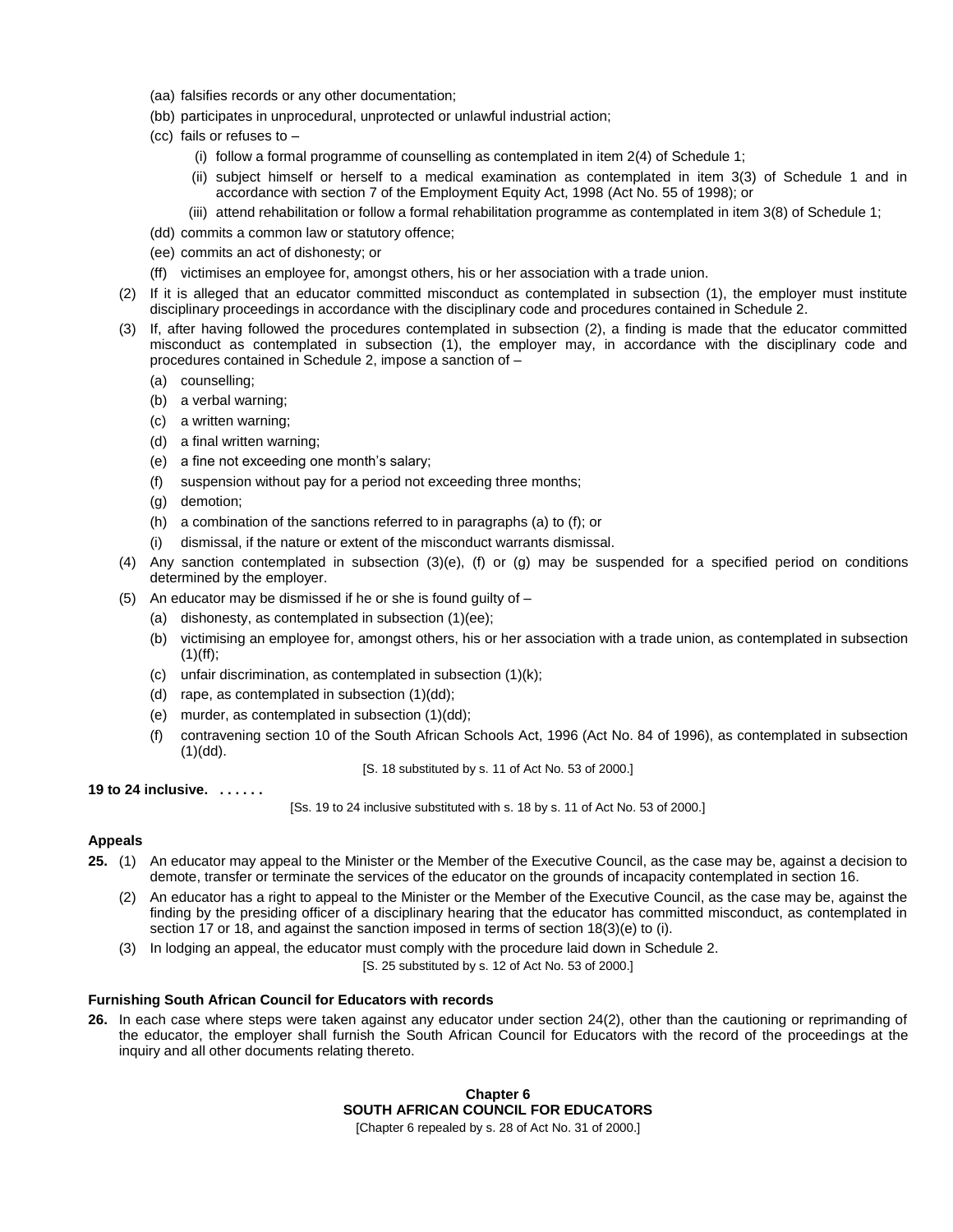**27 to 32 inclusive. . . . . . .**

[Ss. 27 to 32 inclusive repealed by s. 28 of Act No. 31 of 2000.]

### **Chapter 7 GENERAL**

#### **Performance of other work by educators**

**33.** (1) Unless an educator's conditions of service provide otherwise –

- (a) an educator shall place such time as the Minister may determine at the disposal of the employer;
- (b) no educator shall without permission of the employer perform or undertake to perform remunerative work outside the educator's official duty or work;
- (c) no educator may claim additional remuneration in respect of any official duty or work which the educator
	- (i) performs voluntarily; or
	- (ii) has been ordered to perform by a competent authority.
- (2) The employer may order an educator to perform duties on a temporary basis other than those duties ordinarily assigned to the educator which are appropriate to the grade, designation or classification of the educator's post.

#### **Offences and penalties**

#### **34.** Any person who –

- (a) has been duly summoned under section  $21(3)(a)$  and who fails without sufficient cause
	- (i) to attend at the time and place specified in the summons; or
	- (ii) to remain in attendance until excused by the disciplinary tribunal from further attendance;
- (b) has been called upon in terms of section 21(3)(b) and who refuses to be sworn or to affirm as a witness; or
- (c) fails without sufficient cause
	- (i) to answer fully and satisfactorily any question lawfully put to that person under section 21(3)(c); or
	- (ii) to produce any book, document or object in that person's possession or custody or under that person's control which that person was required to produce in terms of the said section 21(3)(c),

shall be guilty of an offence and liable on conviction to a fine or to imprisonment for a period not exceeding six months or to both such fine and such imprisonment.

#### **Regulations**

**35.** The Minister may make regulations which are not inconsistent with any law relating to –

- (a) (i) the recovery of any reward, allowance or remuneration received in an irregular manner by any educator;
	- (ii) the recovery of any portion of an allowance or salary paid erroneously to any educator, or the discontinuance or withdrawal of any other benefit awarded erroneously; and
	- (iii) the payment or award of any portion of an allowance or salary or of any other benefit erroneously withheld from any educator;
- (b) (i) the advertising of posts;
	- (ii) the establishment, composition, powers, duties and functions of selection boards to recommend persons for appointment in, or officers for promotion or transfer to, posts;
	- (iii) the qualifications for appointment as, the term of office and the vacation of office of, members or temporary members of such a selection board, and the filling of casual vacancies in such a selection board;
	- (iv) the appointment of a chairperson or an acting chairperson of such a selection board; and
	- (v) the convening of, the procedure at, and the quorum for, meetings of such a selection board, and the manner in which resolutions shall be passed by such a selection board;
- (c) the conditions of service of educators;
- (d) any matter required or permitted to be prescribed by regulation under this Act; and
- (e) in general, any matter which the Minister may consider necessary or expedient to prescribe or regulate in order to achieve the objects of this Act.

#### **Assignment of functions**

- **36.** (1) The Minister may
	- (a) delegate to the Director-General or any other person in the service of the Department of Education any power conferred upon the Minister by or under this Act, other than the power referred to in section 25 or 35, on such conditions as the Minister may determine; or

[Para. (a) substituted by s. 13(a) of Act No. 53 of 2000.]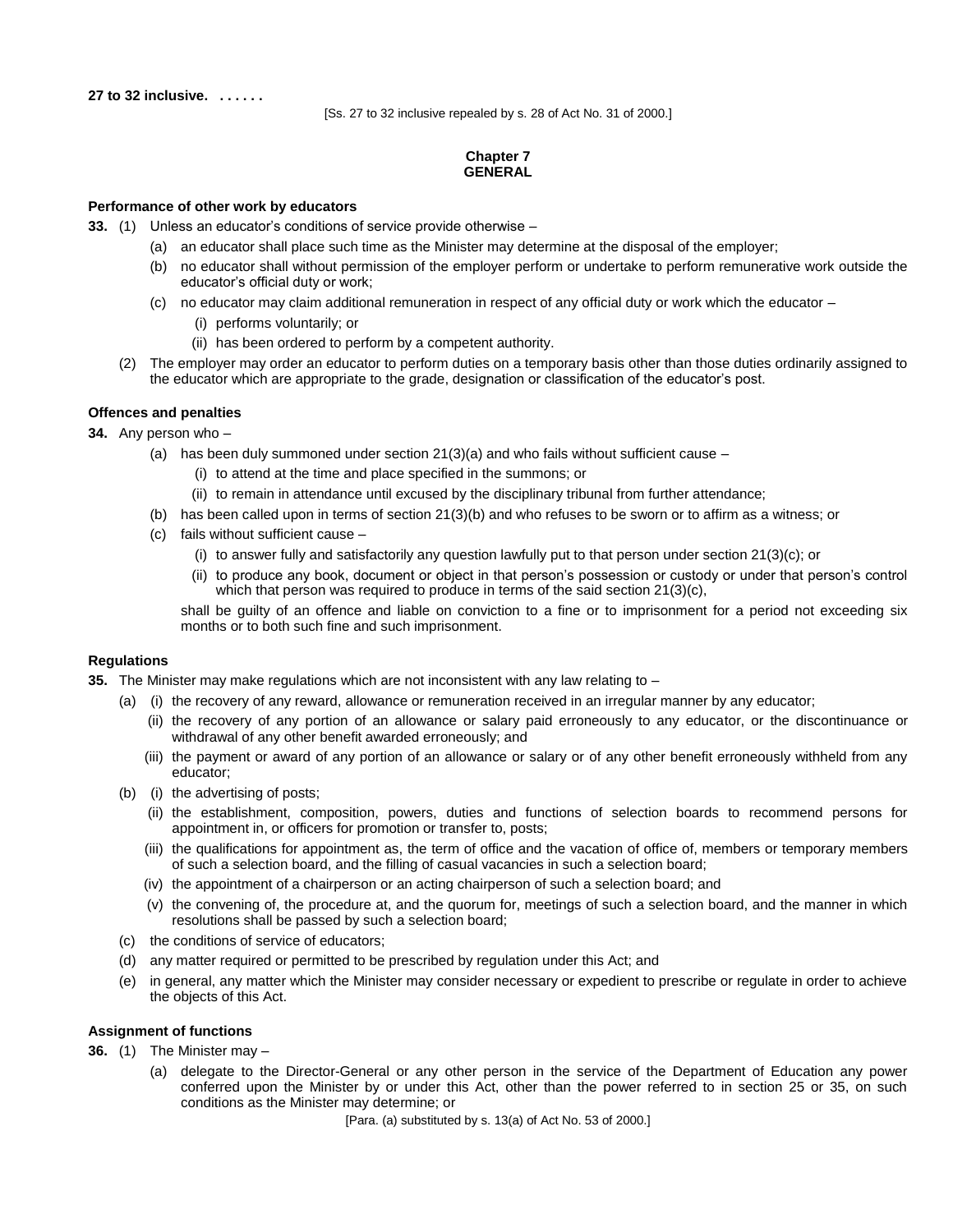- (b) authorise the said Director-General or person to perform any duty assigned to the Minister by or under this Act.
- (2) The Director-General may
	- (a) delegate to any person in the service of the Department of Education any power conferred upon the Director-General by or under this Act, on such conditions as the Director-General may determine; or
	- (b) authorise the said person to perform any duty assigned to the Director-General by or under this Act.
- (3) The Member of the Executive Council may
	- (a) delegate to the Head of Department or any other person in the service of the provincial department of education any power conferred upon the Member of the Executive Council by or under this Act, other than the power referred to in section 25, on such conditions as the Member of the Executive Council may determine; or [Para. (a) substituted by s. 13(b) of Act No. 53 of 2000.]
	- (b) authorise the said Head of Department or person to perform any duty assigned to the Member of the Executive Council by or under this Act.
- (4) The Head of Department may
	- (a) delegate to any person in the service of the provincial department of education any power conferred upon the Head of Department by or under this Act, on such conditions as the Head of Department may determine; or
	- (b) authorise the said person to perform any duty assigned to the Head of Department by or under this Act.

#### **Repeal of Act promulgated under Proclamation 138 of 1994, and savings**

**37.** (1) Subject to the provisions of subsection (2), the Educators' Employment Act, 1994, is hereby repealed.

- (2) Anything done under the said Act and which could be done under a provision of this Act, shall be deemed to have been done under that provision.
- (3) Notwithstanding the repeal of the said Act, any inquiry into inefficiency and any proceedings in respect of a charge of misconduct instituted or commenced under the said Act shall be continued and concluded as if the said Act had not been repealed.
- (4) Notwithstanding the repeal of the said Act, the regulations which were made under the said Act and were in force immediately before the commencement of this Act, and which are not inconsistent with this Act, shall continue in force until they are repealed, withdrawn or amended by regulations made under section 35 of this Act.

#### **Transitional arrangements in respect of certain colleges**

**38.** (1) In this section –

**"college"** means a college of education, technical college, youth college, community college, state-aided college, state college or other college which is wholly or partly funded by the State in respect of the salaries and other conditions of service of persons –

- (a) holding posts on the establishment of that college which had been created under section 3(1) of the repealed Act; or
- (b) employed additional to the said establishment under the repealed Act;
- and

**"the repealed Act"** means the Educators' Employment Act, 1994 (promulgated under Proclamation No. 138 of 1994).

- (2) In order to deal effectively with any matter relating to the employment of educators at any college until such time as that college is declared to be a higher education institution under the Higher Education Act, 1997 (Act No. 101 of 1997), or a further education and training institution under the Further Education and Training Act, 1998, as the case may be –
	- (a) any post on the establishment of that college which had been created immediately before the commencement of this Act by the Member of the Executive Council under section 3(1) of the repealed Act shall, notwithstanding the provisions of section 37(1), continue to exist and shall, for the purposes of this Act, be deemed to be a post created by the Member of the Executive Council under section 5(1)(b) and allocated to that college by the Head of Department under section 5(2);
	- (b) the establishment of that college consisting immediately before the commencement of this Act of posts which had been so created shall, notwithstanding the provisions of the said section 37(1), continue to exist and shall, for the purposes of this Act, be deemed to be an educator establishment of that college as contemplated in section 5(2);
	- (c) any person who, immediately before the commencement of this Act
		- (i) was holding any post which had been so created shall, notwithstanding the provisions of the said section 37(1), continue to hold that post and shall, for the purposes of this Act, be deemed to have been appointed in, or promoted or transferred to, the post concerned under Chapter 3, as the case may be;
		- (ii) was employed additional to that establishment under the repealed Act shall, notwithstanding the provisions of the said section 37(1), continue to be so employed and shall, for the purposes of this Act, be deemed to have been so employed under this Act;
	- (d) the salary and other conditions of service applicable to that person immediately before the commencement of this Act shall, notwithstanding the provisions of the said section 37(1), continue to be applicable to that person and shall, for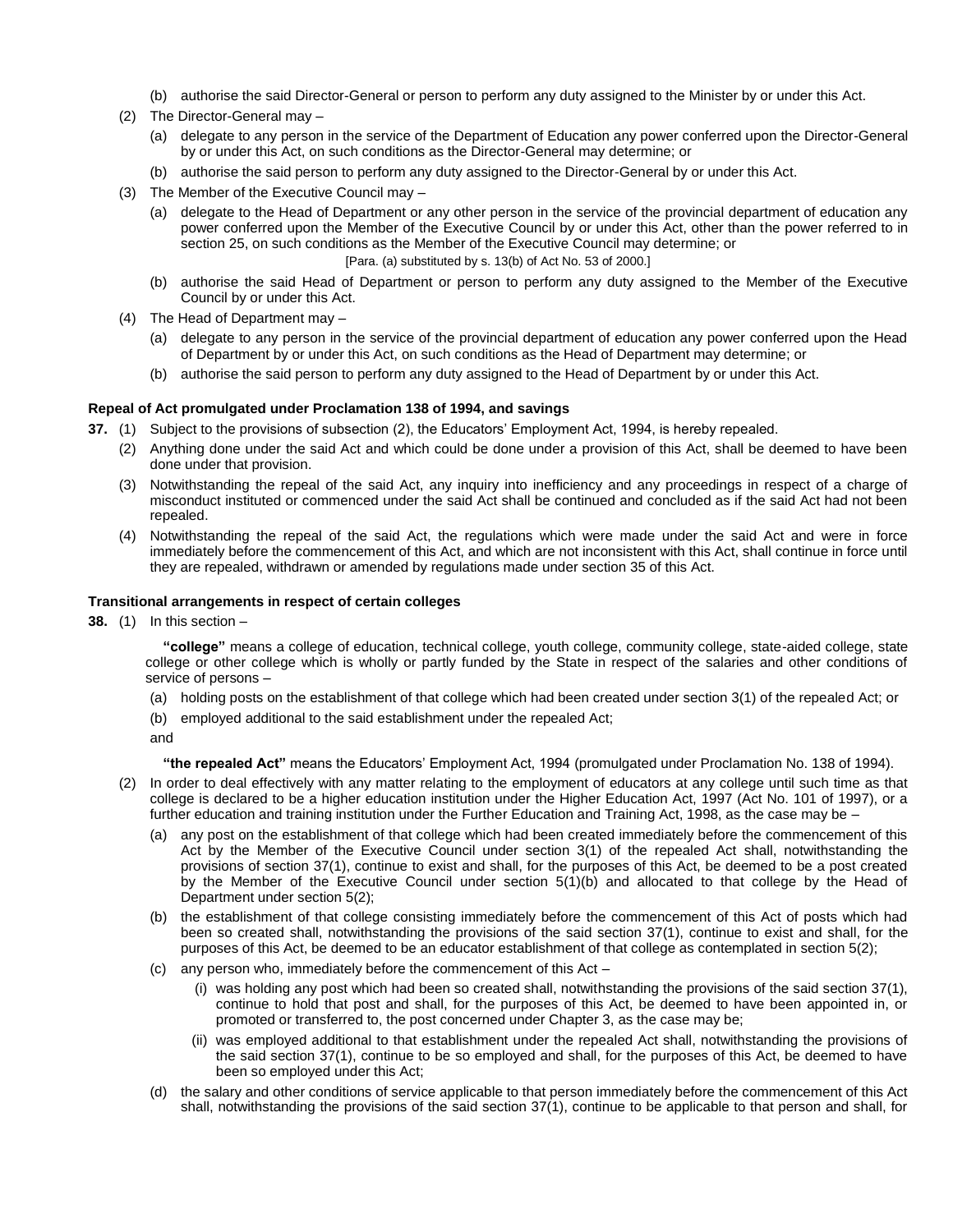the purposes of this Act, be deemed to have been determined by the Minister under section 4 in respect of the person concerned,

and the provisions of this Act shall, with the necessary changes, apply in respect of that college, post, establishment, person, salary or conditions of service, and the Member of the Executive Council, the Head of Department and the Minister shall have all such powers, duties and functions assigned by or under this Act to them in relation to –

- (i) a public school;
- (ii) a post on the educator establishment of the said school;
- (iii) the said educator establishment;
- (iv) an educator holding the said post or employed additional to the said educator establishment; or
- (v) the salary or other conditions of service of the said educator,

as are necessary to deal with any such matter: Provided that any inquiry into inefficiency and any proceedings in respect of a charge of misconduct instituted or commenced against that person under the repealed Act shall be continued and concluded as if the said section 37(1) had not been enacted.

- (3) (a) Subject to the provisions of this Act or the Labour Relations Act, a college may create posts additional to the establishment contemplated in subsection (2).
	- (b) The college shall be the employer of persons holding the said posts.
- (4) The provisions of this section, other than the proviso to subsection (2), shall cease to apply to the college, post, establishment, person, salary or conditions of service concerned on the date on which that college is declared to be a higher education institution under the Higher Education Act, 1997, or a further education and training institution under the Further Education and Training Act, 1998, as the case may be.

#### **Transitional arrangements in respect of disciplinary proceedings**

**38A.**Any disciplinary proceedings instituted against an educator for an alleged misconduct prior to the commencement of the Education Laws Amendment Act, 2000, must be continued and concluded in terms of Chapter 5 of the Employment of Educators Act, 1998.

[S. 38A inserted by s. 14 of Act No. 53 of 2000.]

#### **Short title**

**39.** This Act shall be called the Employment of Educators Act, 1998.

#### **Schedule 1**

[Schedule 1 added by s. 15 of Act No. 53 of 2000 and amended by Act No. 50 of 2002.]

#### INCAPACITY CODE AND PROCEDURES FOR POOR WORK PERFORMANCE

#### **Codes, rules and standards**

- **1.** (1) The Code of Good Practice contained in Schedule 8 to the Labour Relations Act, 1995 (Act No. 66 of 1995), insofar as it relates to incapacity, constitutes part of this Code and Procedures, in respect of poor work performance.
	- (2) In applying this Code and Procedures, the relevant employer must assess the incapacity of an educator by considering
		- (a) the extent to which the incapacity impacts on the work of the Department of Education or provincial department of education, or the public school, public further education and training institution or public adult learning centre;
		- (b) the extent to which the educator fails to meet the required performance standards as contemplated in item 2(2);
		- (c) the extent to which the educator lacks the necessary skills to perform in accordance with the educator's job description;
		- (d) the nature of the educator's work and responsibilities; and
		- (e) the circumstances of the educator.

#### **Procedure in respect of poor performance**

- **2.** (1) If the employer is of the view that an educator, whether on probation or a permanent staff member, is not performing in accordance with the job that the educator has been employed to do, the employer must –
	- (a) give written reasons to the educator why it is necessary to initiate the procedure in respect of poor performance; and
	- (b) after serving the written reasons referred to in paragraph (a), meet with
		- (i) the educator; or
		- (ii) the educator and the educator's trade union representative or a fellow employee, if the educator so chooses.
	- (2) Despite section 4 of this Act, the performance of educators must be evaluated according to performance standards which may be prescribed by the Minister.

[Sub-item (2) substituted by s. 12 of Act No. 50 of 2002.]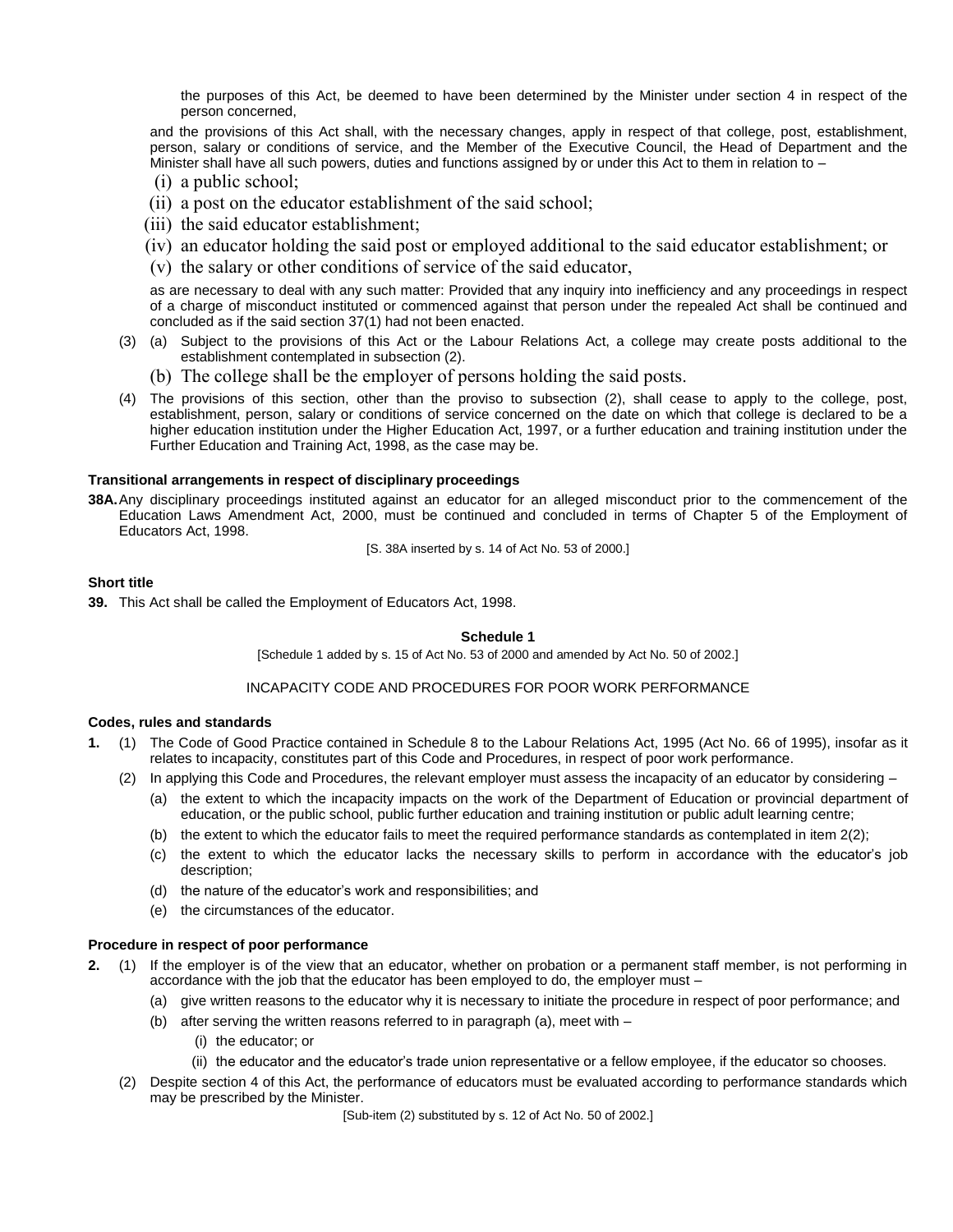- (3) In the meeting referred to in item  $2(1)(b)$ , the employer must
	- (a) explain the requirements, grade, skills and nature of the job;
	- (b) evaluate the educator's performance in relation to the job;
	- (c) indicate the perceived poor performance; and
	- (d) hear the educator or, if the educator agrees, the educator's trade union representative or a fellow employee on
		- (i) whether or not the educator has performed in accordance with the requirements of the job; or
		- (ii) reasons why the educator has not performed in accordance with the requirements of the job.
- (4) After hearing the educator, his or her trade union representative or the educator's fellow employee, the employer must, if necessary, develop and initiate a formal programme of counselling and training to enable the educator to reach the required standard of performance, which must include –
	- (a) assessing the time that it would take for the educator to overcome the poor work performance;
	- (b) on the basis of the assessment referred to in paragraph (a), the establishment of realistic time frames within which the employer will expect the educator to meet the required performance standards; and
	- (c) the identification and provision of appropriate training.
- (5) (a) If the educator fails or refuses to follow a formal programme of counselling and training as contemplated in subitem (4), the employer may initiate disciplinary proceedings against the educator for misconduct as contemplated in section 18.
	- (b) If the educator, after being subjected to a formal programme of counselling and training as contemplated in subitem (4), fails to meet the required performance standard for the post, the employer, after consulting the educator, may –
		- (i) provide further training to the educator;
		- (ii) provide counselling to the educator;
		- (iii) transfer the educator;
		- (iv) demote the educator; or
		- (v) terminate the employment of the educator.
- (6) (a) Before transferring or demoting an educator or terminating his or her services for poor performance, the employer must convene an inquiry in order to give the educator the opportunity to make representations in response to the allegations against him or her, which shall include the right to  $-$ 
	- (i) call, examine and cross-examine witnesses;
	- (ii) bring all relevant documentation to the attention of the person presiding over the inquiry, and have access to documents produced in evidence by the employer;
	- (iii) be represented at the proceedings by a co-employee or trade union representative;
	- (iv) have an interpreter present if the educator so requires;
	- (v) lead all relevant evidence, including evidence in mitigation of the sanction, if necessary.
	- (b) The provision of items 5, 7, 8 and 9 of Schedule 2 apply to these inquiries, read with the changes required by the context.
- (7) (a) The person appointed by the employer to conduct procedures referred to in subitems (1) to (4), must be an employee on a higher post level than the educator concerned, and must as far as practically possible be his or her direct supervisor or the immediate superior of such supervisor.
	- (b) If the direct supervisor or the immediate superior of such supervisor of the educator is the cause for the procedures referred to in subitems (1) to (4), the employer must appoint a person within the Department of Education or the provincial department of education, as the case may be, who is on the same level as the supervisor or the immediate superior of such supervisor.

### **INCAPACITY CODE AND PROCEDURES IN RESPECT OF ILL HEALTH OR INJURY**

#### **Procedures in respect of ill health or injury**

- **3.** (1) If the employer is of the view that an educator is not performing in accordance with the post requirements that the educator has been employed to perform, as a result of poor health or injury, or an educator applies for a discharge from service on account of continuous ill health or injury, the employer must investigate the extent of the ill health or injury.
	- (2) In conducting the investigation the employer must give the educator, or the trade union representative of the educator or fellow employee, the opportunity to state the case of the educator and to be heard on all the issues that the employer is investigating.
	- (3) (a) Subject to section 7 of the Employment Equity Act, 1998 (Act No. 55 of 1998), the employer must appoint at least one registered medical practitioner to examine the educator at the State's expense and to report on the educator's state of health.
		- (b) An educator is entitled to nominate any other registered medical practitioner of his or her choice at the educator's own expense to report on the educator's state of health.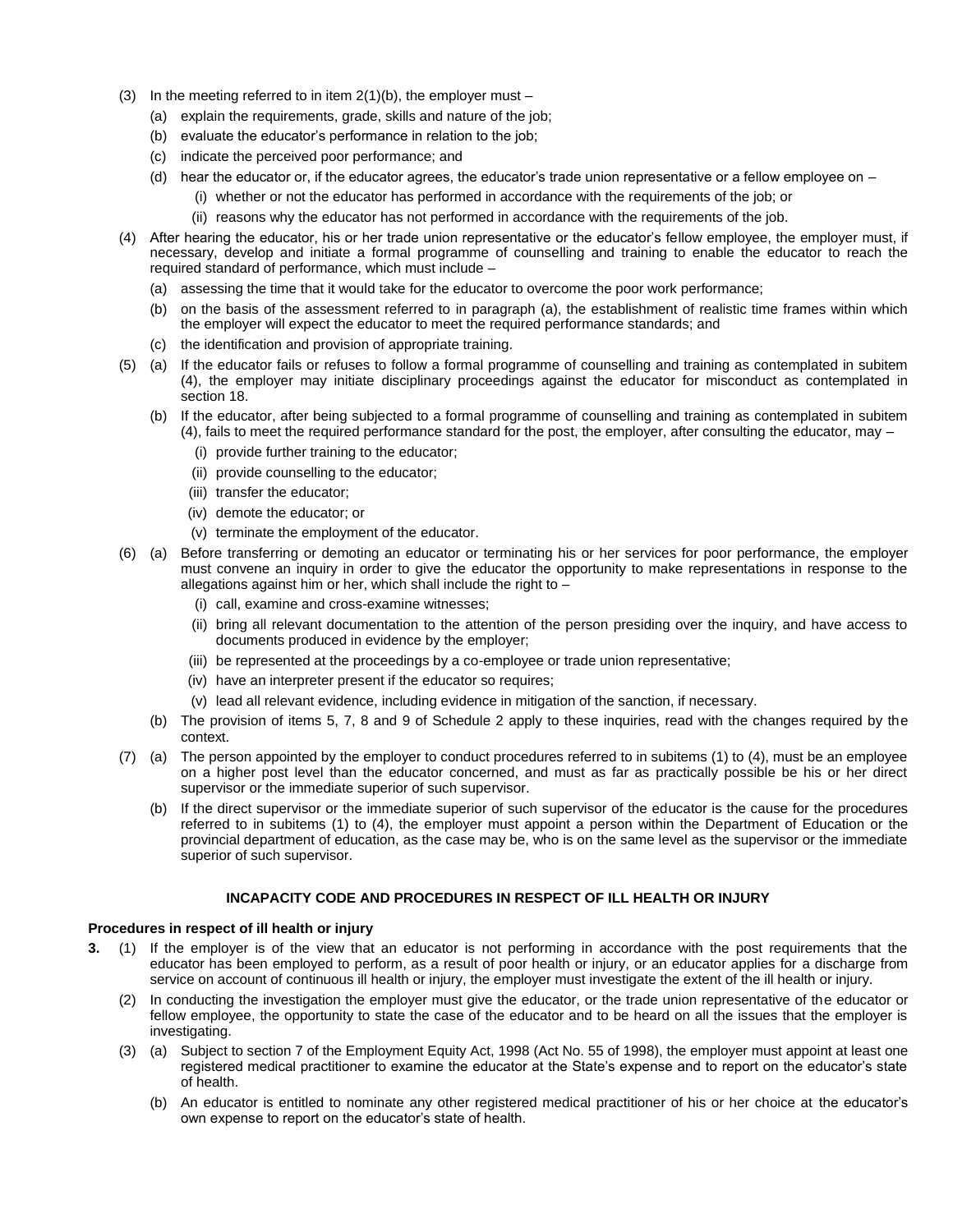- (c) The record of any medical examination performed in terms of this Act must be kept confidential and may be made available only –
	- (i) in accordance with the ethics of medical practice;
	- (ii) if required by law or court order; or
	- (iii) if required by the employer to determine the extent to which the educator is able to perform in accordance with the job requirements.
- (d) (i) The medical practitioner contemplated in paragraph (a) must, on completion of the medical examination, provide the employer with a report on the nature and extent of the educator's ill health or injury and whether it is temporary or permanent, and the expected period of the educator's incapacity.
	- (ii) The medical practitioner contemplated in paragraph (b) may also submit a report if the educator is dissatisfied with a report contemplated in paragraph (a).
- (4) Based on the medical reports the employer must determine whether or not the nature of the educator's ill health or injury is of a temporary or permanent nature and the period of time that the educator is likely to be absent from work.
- (5) After the investigation of the extent of the educator's ill health or injury, the employer must provide the educator with a written report setting out the results or findings of the investigation.
- (6) If the educator's ill health or injury is of a permanent nature the employer must investigate the possibility of
	- (a) securing alternative employment for the educator;
	- (b) adapting the duties or work circumstances of the educator to accommodate the educator's ill health or injury; or
	- (c) consider the termination of the educator's service with effect from a date determined by the employer.
- (7) If an educator refuses or fails to be subjected to an examination contemplated in subitem (3) when requested to do so by the employer, the employer may initiate disciplinary proceedings against the educator for misconduct as contemplated in section 18.
- (8) (a) Before acting in accordance with subitem (6), the employer must convene an inquiry in order to give the educator the opportunity to make representations in response to the allegations against him or her, which shall include the right to –
	- (i) call, examine and cross-examine witnesses;
	- (ii) bring all relevant documentation to the attention of the person presiding over the inquiry, and have access to documents produced in evidence by the employer;
	- (iii) be represented at the proceedings by a co-employee or trade union representative;
	- (iv) have an interpreter present if the educator so requires;
	- (v) lead all relevant evidence, including evidence in mitigation of sanction, if necessary.
	- (b) The provisions of items 5, 7, 8 and 9 of Schedule 2 apply to these inquiries, read with the changes required by the context.
- (9) If the educator's ill health is as a result of alcohol or drug abuse, the employer may
	- (a) counsel the educator;
	- (b) encourage the educator to attend rehabilitation;
	- (c) recommend a formal rehabilitation programme which the educator will be expected to follow at the cost of the employee; or
	- (d) terminate the employment of the educator, if the behavior is repetitive.
- (10) The employer must give the educator or the educator's representative a written report and consult again with the educator if the educator fails to –
	- (a) follow the formal rehabilitation programme;
	- (b) attend rehabilitation; or
	- (c) address the problem of alcohol or drug abuse.
- (11) After consulting with the educator as contemplated in subitem (10) the employer may initiate disciplinary proceedings against the educator for misconduct as contemplated in section 18.

#### **Schedule 2**

[Schedule 2 added by s. 15 of Act No. 53 of 2000 and amended by Act No. 57 of 2001 and by Act No. 50 of 2002.]

### **DISCIPLINARY CODE AND PROCEDURES FOR EDUCATORS**

#### **Purpose and scope**

- **1.** The purpose and scope of this Code and Procedures is to
	- (a) support constructive labour relations in education;
	- (b) promote mutual respect among educators and between educators and the employer;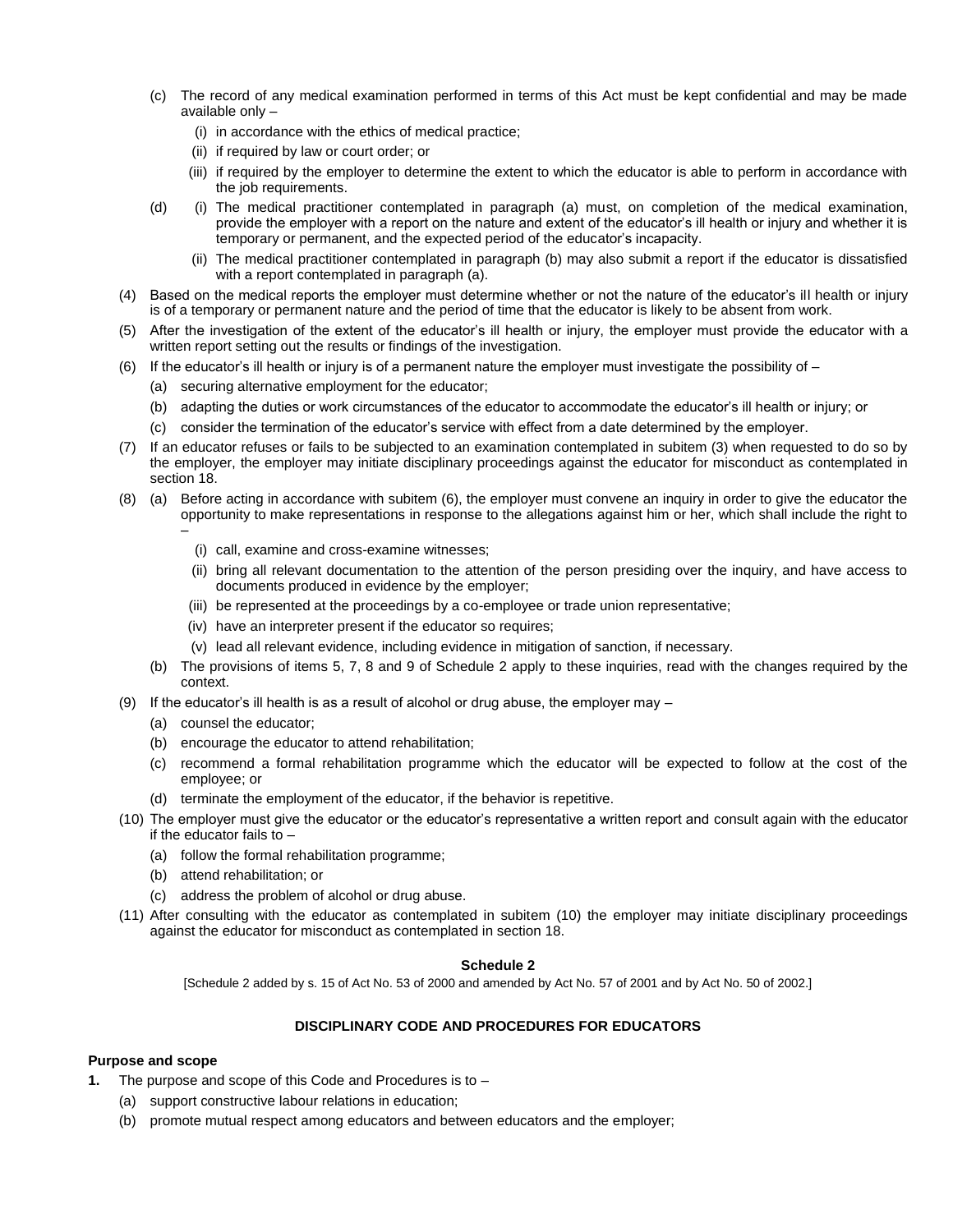- (c) ensure that employers and educators share a common understanding of misconduct and discipline;
- (d) promote acceptable conduct;
- (e) provide educators and the employer with a quick and easy reference for the application of disciplinary measures;
- (f) avert and correct unacceptable conduct; and
- (g) prevent arbitrary or discriminatory actions by employers towards educators.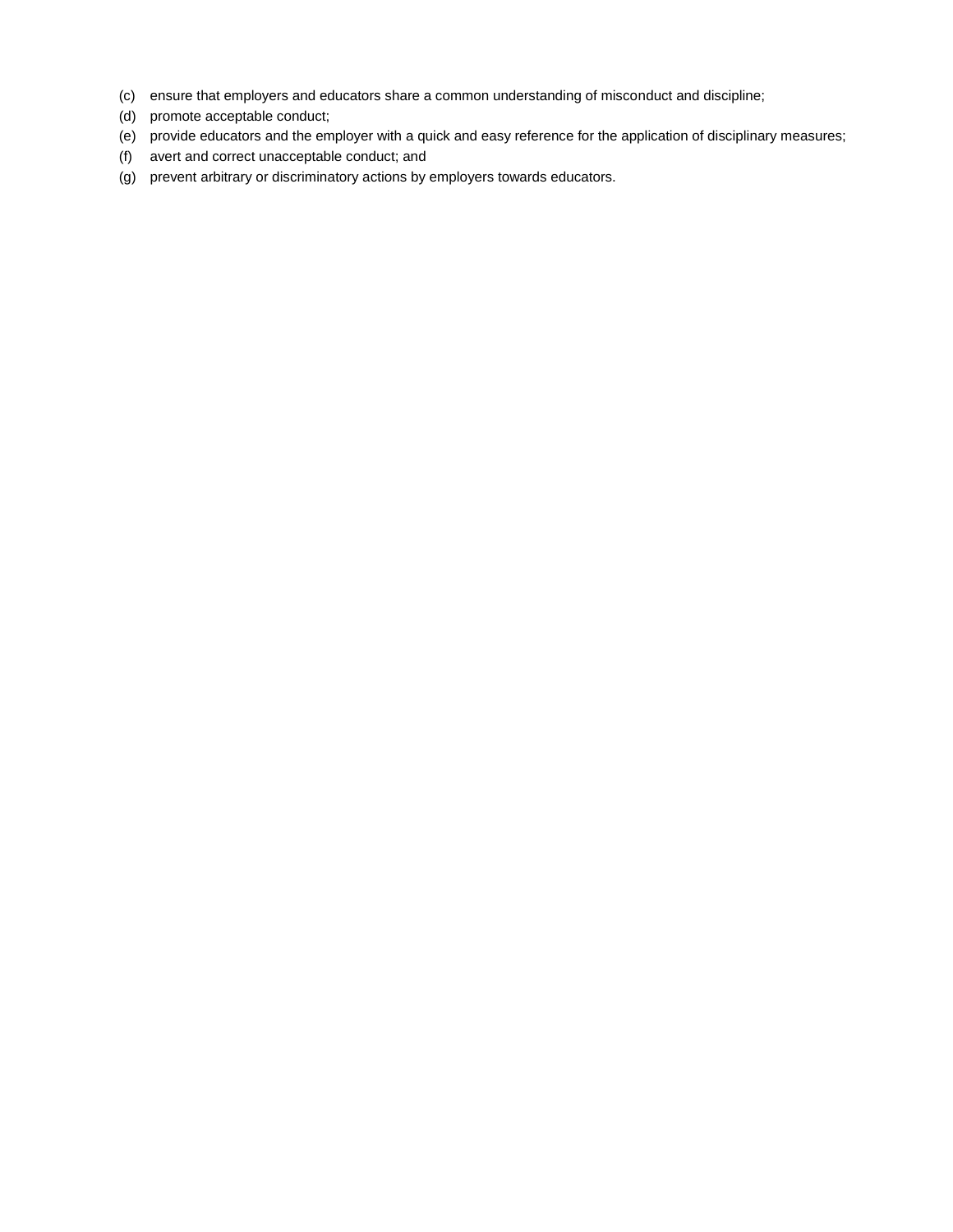### **Principles**

- **2.** The principles underlying the Code and Procedures and any decision to discipline an educator are that
	- (a) discipline is a corrective and not a punitive measure;
	- (b) discipline must be applied in a prompt, fair, consistent and just manner;
	- (c) discipline is the responsibility of an employer;
	- (d) a disciplinary code is necessary for the efficient delivery of service and the fair treatment of educators, and ensures that educators –
		- (i) have a fair hearing in a formal or informal setting;
		- (ii) are timeously informed of allegations of misconduct made against them;
		- (iii) receive written reasons for any decision taken; and
		- (iv) have the right to appeal against a finding or sanction contemplated in section  $25(2)$ ;

[Sub-para. (iv) substituted by s. 8 of Act No. 57 of 2001.]

- (e) as far as possible, disciplinary procedures are held at the place of work and are understand-able to all educators;
- (f) if an educator commits misconduct that is also a criminal offence, the criminal procedure and the disciplinary procedure will continue as separate and different proceedings; and
- (g) disciplinary proceedings must be concluded in the shortest possible time frame.

### **Code of Good Practice**

- **3.** (1) The Code of Good Practice contained in Schedule 8 of the Labour Relations Act, 1995 (Act No. 66 of 1995), insofar as it relates to discipline, constitutes part of this Code and Procedure.
	- (2) (a) The conduct of an educator that may warrant a disciplinary action is listed in sections 17 and 18.
		- (b) After consultation with the trade unions, the Minister may prescribe other conduct which constitutes misconduct.
	- (3) In dealing with misconduct contemplated in section 18, the employer must assess the seriousness of the alleged misconduct by considering –
		- (a) the extent to which the misconduct impacts on the work of the Department of Education or provincial department of education, or the public school, public further education and training institution or public adult learning centre;
		- (b) the nature of the educator's work and responsibilities; and
		- (c) the circumstances in which the alleged misconduct took place.
	- (4) The form of disciplinary procedure to be followed in any case must be determined by the employer.

#### **Sanctions and disciplinary procedures pertaining to less serious misconduct cases**

- **4.** (1) (a) The employer must delegate the function to deal with misconduct referred to in subitems (2) to (6), to
	- (i) the head of the institution or office where the educator is employed; or
	- (ii) the immediate superior of the educator where the educator concerned is the head of the institution or office;
	- (b) The employer must determine in writing the specific acts of misconduct to be dealt with under the delegation referred to in paragraph (a).
	- (2) In cases where the seriousness of the misconduct warrants counselling, the employer of the educator must
		- (a) bring the misconduct to the educator's attention;
		- (b) determine the nature of the misconduct and give the educator an opportunity to respond to the allegations;
		- (c) after consultation with the educator decide on a method to remedy the conduct; and
		- (d) take steps to implement the decision as contemplated in subitems (3), (4) or (5).
	- (3) (a) In cases where the seriousness of the misconduct warrants it, the employer of the educator may give the educator a verbal warning.
		- (b) The employer must inform the educator that further misconduct may result in more serious disciplinary action.
		- (c) The employer must record the warning contemplated in paragraph (b).
	- (4) In cases where the seriousness of the misconduct warrants it, the employer may give the educator a written warning. The following provisions apply to written warnings:
		- (a) The written warning must be in accordance with Form A attached to this Schedule.
		- (b) The employer must give a copy of the written warning to the educator, who must acknowledge receipt on the copy.
		- (c) If the educator refuses to sign the copy for acknowledgement of receipt, the employer must hand the warning to the educator in the presence of another educator, who shall sign in confirmation that the written warning was conveyed to the educator.
		- (d) The written warning must be filed in the educator's personal file.
		- (e) A written warning remains valid for six months.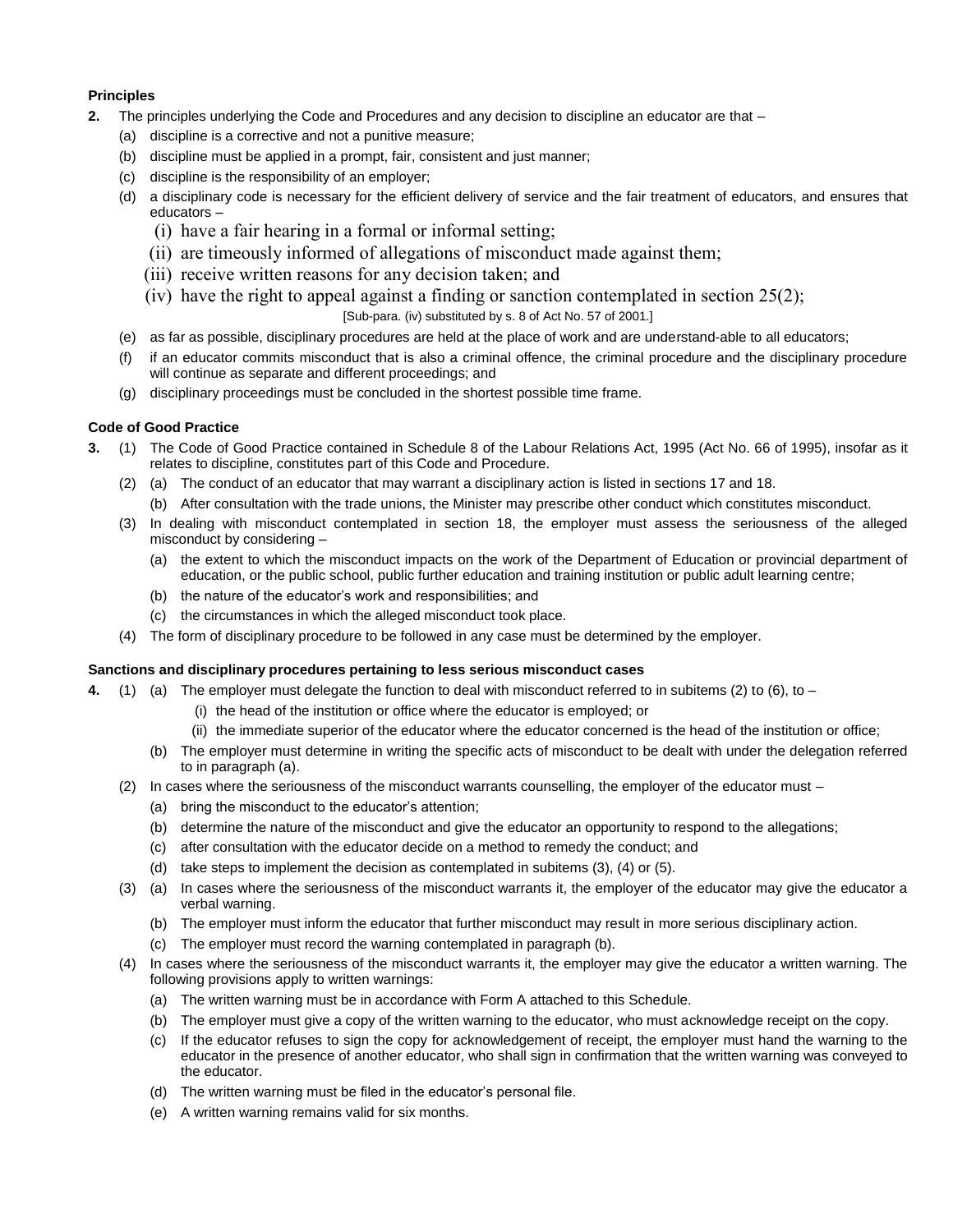(f) If during the six-month period the educator is subject to disciplinary action, the written warning and the written objection or additional information contemplated in paragraph (g), may be taken into account in deciding on an appropriate sanction;

#### [Para. (f) substituted by s. 9(a) of Act No. 57 of 2001.]

- (g) (i) If the educator disagrees with the written warning or wishes to add any information, he or she may lodge such additional information or written objection against the sanction.
	- (ii) The additional information and the objection referred to in paragraph (a) must be filed with the written warning.
- (5) In cases where the seriousness or extent of the misconduct warrants it, the employer must give the educator a final written warning. The following provisions apply to a final written warning:
	- (a) A final written warning must be in accordance with Form B attached to this Schedule.
	- (b) The employer must give a copy of the final written warning to the educator, who must sign a copy to acknowledge receipt.
	- (c) If the educator refuses to sign a copy to acknowledge the receipt of the final written warning, the employer must hand the warning to the educator in the presence of another educator, who must sign in confirmation that the written warning was conveyed to the educator.
	- (d) The final written warning must be filed in the educator's personal file.
	- (e) A final written warning remains valid for six months.
	- If during the six-month period the educator is subject to disciplinary action, the final written warning and the written objection or additional information contemplated in paragraph (g), may be taken into account in deciding on an appropriate sanction;

#### [Para. (f) substituted by s. 9(b) of Act No. 57 of 2001.]

- (g) (i) If the educator disagrees with the final written warning or wishes to add any information, he or she may lodge such additional information or written objection against the sanction.
	- (ii) The additional information and the objection referred to in subparagraph (i) must be filed with the final written warning.
- (6) (a) If the seriousness or extent of the misconduct does not warrant a formal enquiry the procedures in paragraphs (b), (c) and (d) must be followed.
	- (b) The employer must convene a meeting where
		- (i) the educator and, if he or she so chooses, the educator's trade union representative or other employee who is based at the institution, are present;
		- (ii) reasons are given to the educator as to why it is necessary to initiate this procedure; and
		- (iii) the educator or the educator's representative is heard on the misconduct and reasons therefor.
	- (c) After hearing the educator or his or her representative, the employer must
		- (i) counsel the educator;
		- (ii) issue a verbal warning;
		- (iii) issue a written warning;
		- (iv) issue a final written warning;
		- (v) impose a combination of any of the above; or
		- (vi) take no further action.
	- (d) (i) An educator may not appeal against any of the above sanctions but may lodge an objection in writing, against the sanction imposed, or provide additional written information.
		- (ii) The objection or additional information must be filed together with a record of the sanction in the educator's personal file.
- (7) For the purpose of determining appropriate disciplinary actions, valid warnings for similar offences by the educator must be taken into account.

#### **Notice of enquiry for misconduct cases other than those contemplated in item 4**

- **5.** (1) The educator must be given written notice at least five working days before the date of the hearing.
	- (2) The written notice of the disciplinary hearing must be given in accordance with Form C attached to this Schedule and must contain –
		- (a) a description of the allegations of misconduct and the main evidence on which the employer will rely;
		- (b) details of the time, place and venue of the hearing;
		- (c) when delivered by registered post, the date on which the letter was received by the educator as indicated by the post office;
		- (d) information on the rights of the educator to representation by a fellow educator or a trade union representative;
		- (e) information on the rights of the educator to representation by a legal representative, if the presiding officer so directs; and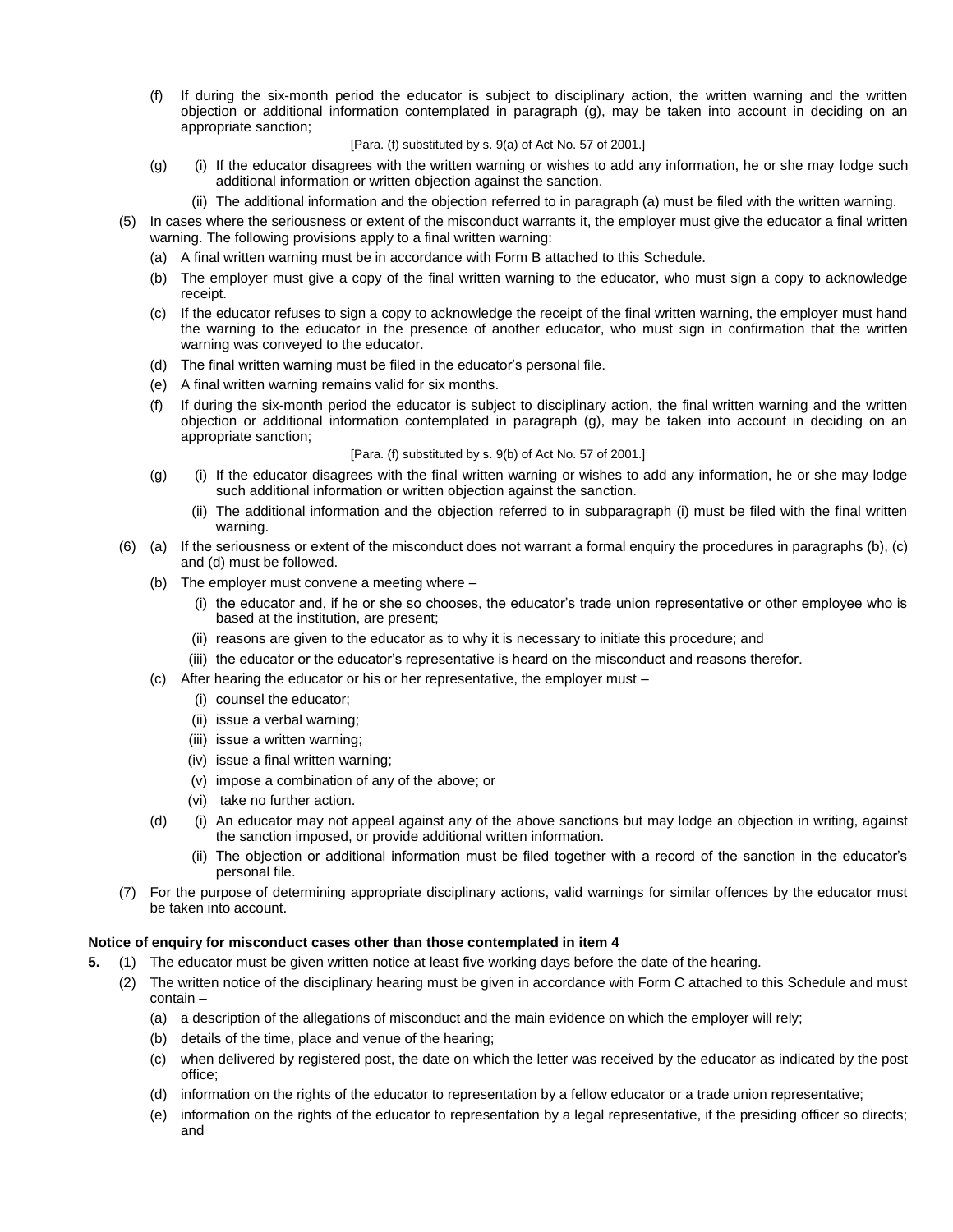[Para. (e) substituted by s. 10 of Act No. 57 of 2001.]

- (f) information on the rights of the educator to call witnesses at the hearing.
- (3) (a) The educator must acknowledge receipt of the notice by signing a copy of the notice.
	- (b) If the educator refuses to sign for the receipt of the notice, it must be given to the educator in the presence of a fellow educator, who must sign in confirmation that the notice was conveyed to the educator.

#### **Suspension**

- **6.** (1) In the case of serious misconduct in terms of section 17, the employer may suspend the educator on full pay for a maximum period of three months.
	- (2) In the case of misconduct in terms of section 18, the employer may suspend an educator in accordance with the procedure contemplated in subitem (1), or transfer the educator to another post if the employer believes that the presence of the educator may jeopardise any investigation into the alleged misconduct, or endanger the well-being or safety of any person at the work-place.
	- (3) (a) If an educator is suspended or transferred, the employer must do everything possible to conclude a disciplinary hearing within one month of the suspension or transfer;
		- (b) The presiding officer may decide on any further postponement. Such a postponement must not exceed 90 days from the date of suspension.
		- (c) If the proceedings are not concluded within 90 days, the employer must enquire from the presiding officer what the reasons for the delay are and give directions for the speedy conclusion of the proceedings.
		- (d) At the time of the enquiry contemplated in paragraph (c) the employer may, after giving the educator an opportunity to make representations, direct that the further suspension will be without pay.

#### **Conducting disciplinary hearing**

- **7.** (1) The disciplinary hearing must be held within ten working days after the notice referred to in item 5 is delivered to the educator.
	- (2) The presiding officer must be appointed by the employer.
	- (3) If the educator so chooses, he or she may be represented at the hearing by a fellow educator or a representative of a trade union.
	- (4) If the presiding officer deems it necessary, an interpreter must assist at the hearing.
	- (5) Subject to section 3(3) of the Promotion of Administrative Justice Act, 2000 (Act No. 3 of 2000), if the presiding officer so directs, the employer or educator may be represented by a legal representative.
	- (6) If the educator fails to attend the hearing and the presiding officer concludes that the educator does not have a valid reason, the hearing may continue in the absence of the educator.
	- (7) The presiding officer must keep a record of the notice of the disciplinary hearing and of the proceedings.
	- (7A) (a) The record referred to in subitem (7) includes an electronic recording of the proceedings.
		- (b) A transcript of electronic recordings or a portion of the transcript of a recording may be made on request of the educator or his or her representative on payment of the prescribed fee contemplated in section 22 of the Promotion of Access to Information Act, 2000 (Act No. 2 of 2000).

#### [Sub-item (7A) inserted by s. 13(a) of Act No. 50 of 2002.]

- (8) The presiding officer must read the notice for the record before the start of the hearing.
- (9) (a) The representative of the employer must lead evidence on the conduct giving rise to the hearing.
	- (b) The educator or the educator's representative may question any witness called by the representative of the employer.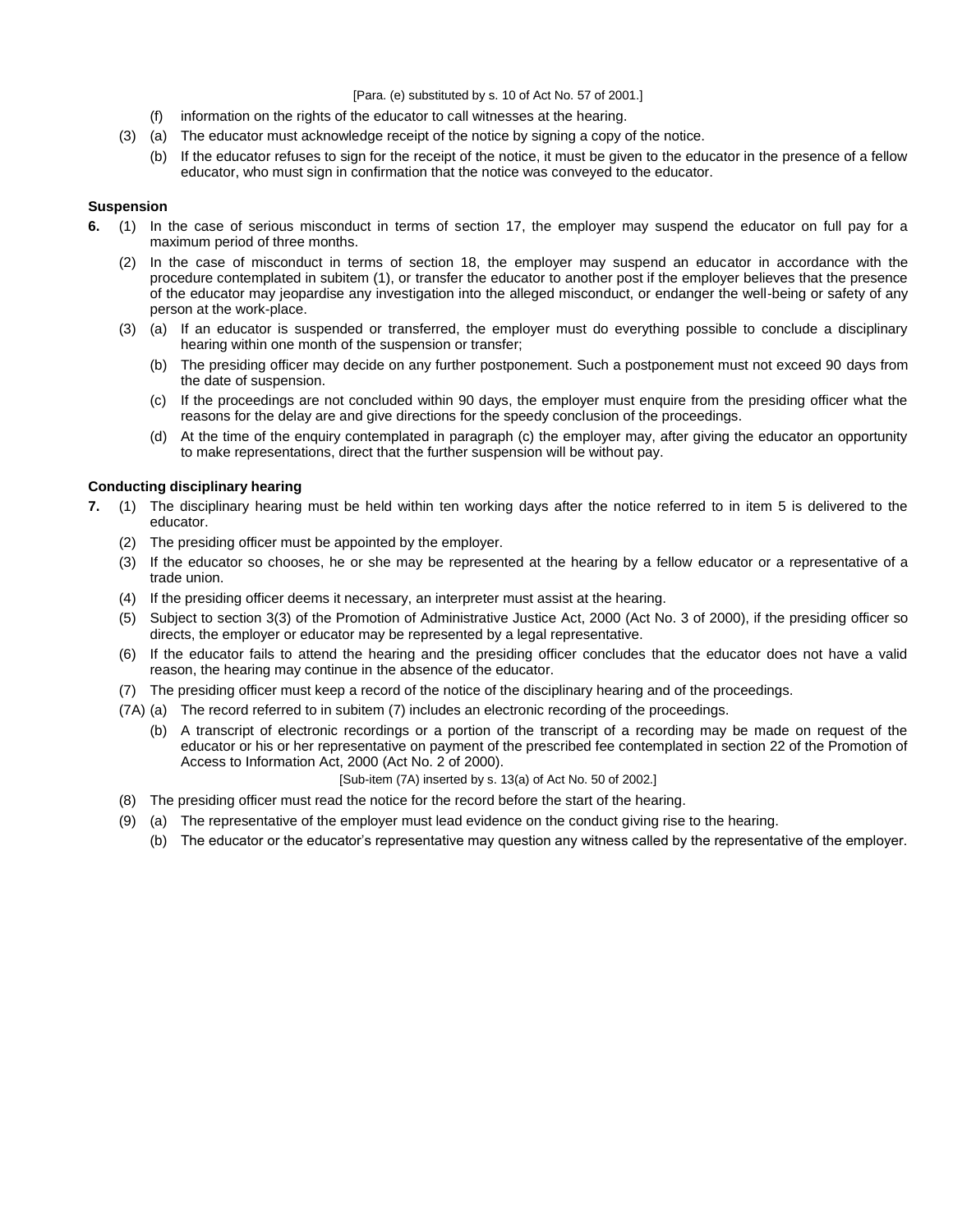- (10) For the purposes of the investigation and hearing, the representative of the employer may summon any person who
	- (a) may be able to give information of material importance concerning the subject of the investigation or hearing; or
	- (b) has in his or her possession, custody or control, any book, document or object which may have a bearing on the matter.
- (10A)(a) Whenever disciplinary proceedings are pending before any presiding officer, and it appears to him or her that it would expose a witness under the age of 18 years to undue mental stress or suffering if he or she testifies at such proceedings, the presiding officer may, if practicable, appoint a competent person as an intermediary in order to enable such witness to give his or her evidence through that intermediary.
	- (b) (i) An examination, cross-examination or re-examination of a witness in respect of whom the presiding officer has appointed an intermediary under paragraph (a)*,* except examination by the presiding officer, must not take place in any manner other than through that intermediary.
		- (ii) Such intermediary may, unless the presiding officer directs otherwise, convey the general purport of any question to the relevant witness.
	- (c) If the presiding officer appoints an intermediary under paragraph (a)*,* he or she may direct that the relevant witness must give his or her evidence at any place which –
		- (i) is informally arranged to put that witness at ease;
		- (ii) is arranged in a manner in which any person whose presence may upset that witness, is outside the sight and hearing of that witness; and
		- (iii) enables the presiding officer and any person whose presence is necessary at the relevant proceedings to hear, through the medium of any electronic or other devices, that intermediary as well as that witness during his or her testimony.

#### [Sub-item (10A) inserted by s. 13(b) of Act No. 50 of 2002.]

- (11) Where the educator has requested that a person be present at a hearing as his or her witness, the employer must provide the educator with the assistance to ensure that such witnesses attend.
- (12) The summons to appear at a disciplinary hearing, must be in accordance with Form D attached to this Schedule and served on the person by way of delivery by –
	- (a) hand;
	- (b) telefax; or
	- (c) registered post.
- (13) The date on which the summons is served will be when delivering by  $-$ 
	- (a) hand, the date of delivery;
	- (b) telefax, the date reflected on the telefax; or
	- (c) registered post, the date on which the letter was received by the educator as indicated by the post office.
- (14) (a) The educator or his or her representative must be given an opportunity to lead evidence.
	- (b) The representative of the employer may question the witnesses of the educator.
- (15) The presiding officer may ask any witness questions for clarification.
- (16) The presiding officer must give a finding whether or not the educator has committed the misconduct, and must inform the educator of the finding and the reasons therefor.
- (17) (a) Before deciding on a sanction, the presiding officer must give the educator an opportunity to present evidence in mitigation.
	- (b) The representative of the employer may present evidence regarding aggravating circumstances.
- (18) The presiding officer must communicate the final outcome of the hearing to the employer and the educator within five working days after the conclusion of the disciplinary enquiry, and the outcome must be recorded on the personal file of the educator.

#### **Steps after disciplinary hearing**

- **8.** (1) If the presiding officer finds that an educator has committed misconduct, the presiding officer must, on behalf of the employer, impose a sanction, as contemplated in section 18(3) of the Act, taking into account –
	- (a) the nature of the case;
	- (b) the seriousness of the matter;
	- (c) the educator's previous record; and
	- (d) any mitigating or aggravating circumstances.
	- (2) With the agreement of the educator, the presiding officer may impose the sanction of suspension without pay or demotion as an alternative to dismissal.
	- (3) If an educator is demoted, he or she may apply for promotion after a year without prejudice.
	- (4) The employer may not implement the sanction during an appeal by the educator.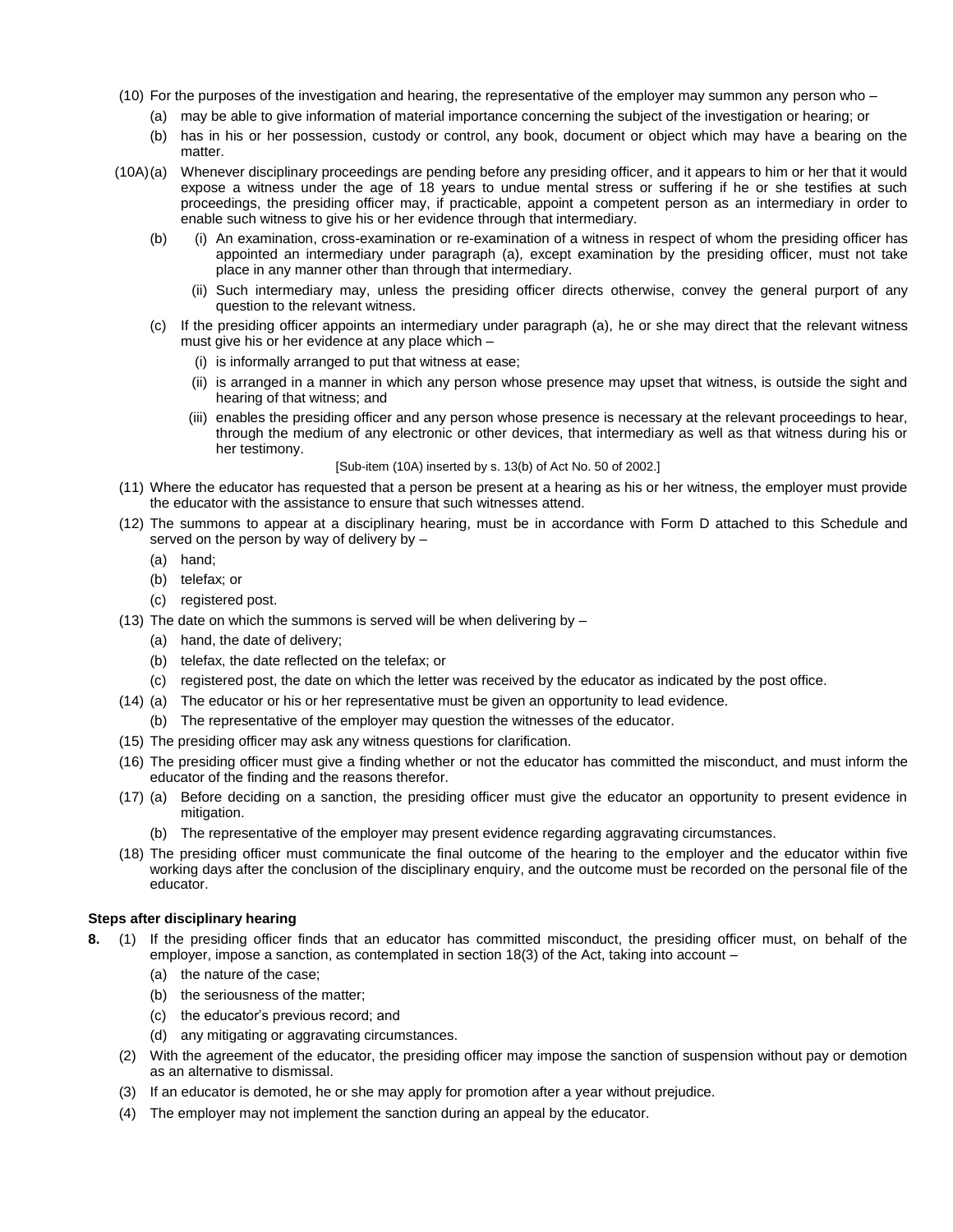#### **Appeals**

- **9.** (1) An educator may appeal against a finding or sanction by making an application in accordance with Form E attached to this Schedule.
	- (2) The educator must, within five working days of receiving notice of the final outcome of a disciplinary hearing, submit the appeal form to the Member of the Executive Council or the Minister, as the case may be.
	- (3) On receipt of the application referred to in subitem (1), the Member of the Executive Council or the Minister, as the case may be, must request the employer to provide him or her with a copy of the record of the proceedings and any other relevant documentation.
	- (4) If the Member of the Executive Council or the Minister, as the case may be, chooses to allow further representations by the educator or his or her representative, he or she must notify the educator of the date, time and place where such representation must be made.
	- (5) The Member of the Executive Council or the Minister, as the case may be, must consider the appeal, and may
		- (a) uphold the appeal;
		- (b) in cases of misconduct contemplated in section 18, amend the sanction; or
		- (c) dismiss the appeal.
	- (6) The employer must immediately implement the decision of the Member of the Executive Council or the Minister, as the case may be.

### **Form A**

[Form A substituted by s. 11(a) of Act No. 57 of 2001.]

### WRITTEN WARNING

[DATE]

### [NAME OF EMPLOYEE]

[PERSAL NO.]

### [PERSONAL DETAILS OF THE EMPLOYEE]

This is a written warning in terms of the disciplinary procedure. Should you engage in further misconduct, this written warning may be taken into account in determining a more serious sanction.

The written warning will be placed in your personal file and will remain valid for a period of six months from the date of the written warning.

If you object to the warning or wish to furnish additional information, you may lodge a written objection or additional information which will be filed together with this warning. The nature of the misconduct is:

SIGNATURE OF REPRESENTATIVE OF EMPLOYER

**DATE** 

SIGNATURE OF EMPLOYEE

DATE

SIGNATURE OF WITNESS (if applicable)

DATE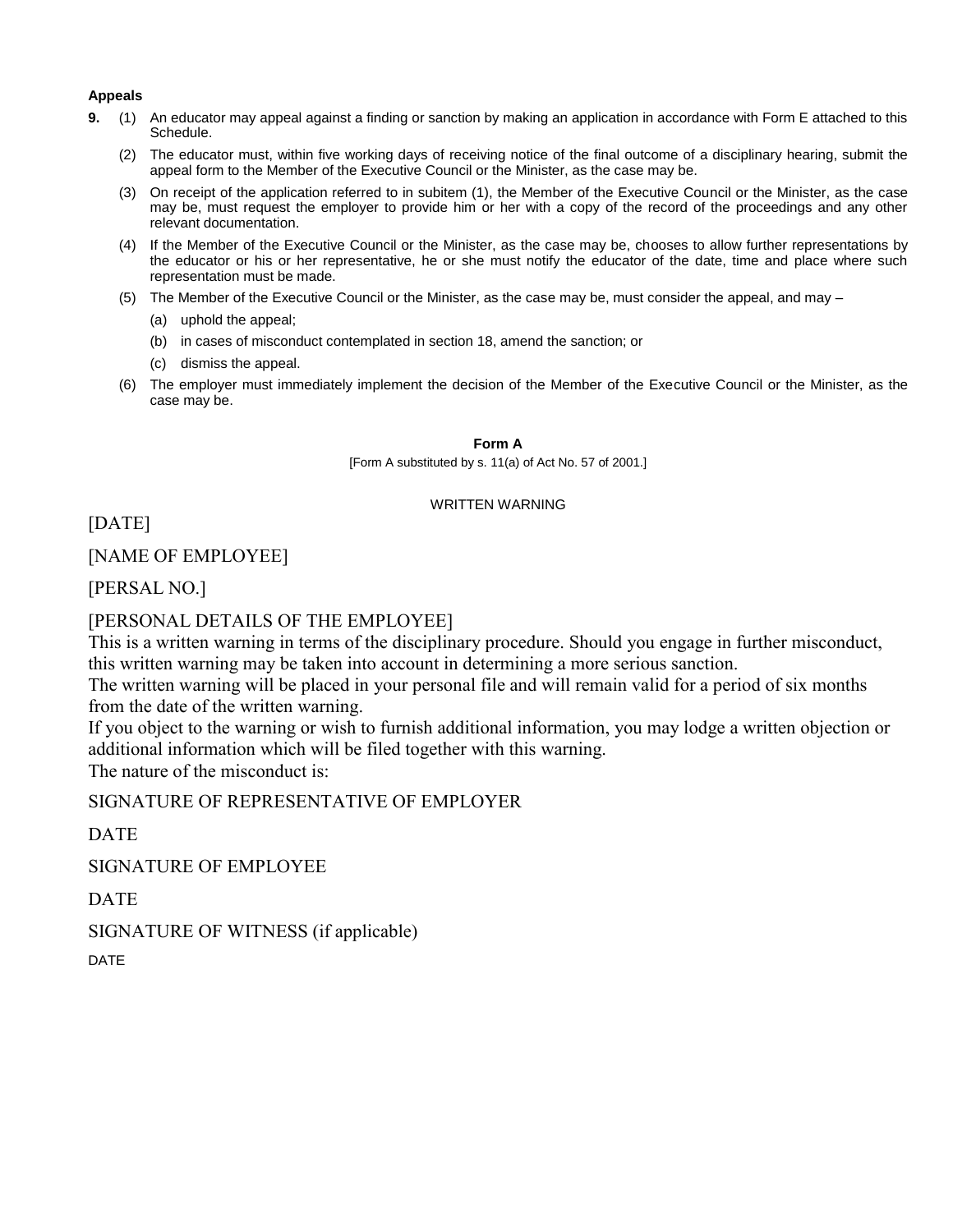### **Form B** [Form B substituted by s. 11(b) of Act No. 57 of 2001.]

### FINAL WRITTEN WARNING

[DATE]

[NAME OF EMPLOYEE]

[PERSAL NO.]

[PERSONAL DETAILS OF THE EMPLOYEE]

This is a final written warning in terms of the disciplinary procedure. Should you engage in further misconduct it could lead to formal misconduct proceedings being instituted against you. This final written warning will be placed in your personal file and will remain valid for a period of six months from the date of the written warning.

Should you wish to do so, you may lodge a written objection to this final warning, or provide additional information which will be filed together with this final warning. The nature of the misconduct is:

SIGNATURE OF REPRESENTATIVE OF EMPLOYER

DATE

SIGNATURE OF EMPLOYEE

DATE

SIGNATURE OF WITNESS (if applicable)

**DATE** 

**Form C** [Form C substituted by s. 11(c) of Act No. 57 of 2001.]

### NOTICE OF DISCIPLINARY MEETING

[DATE]

[NAME OF EMPLOYEE]

[PERSAL NO.]

[PERSONAL DETAILS OF THE EMPLOYEE]

You are hereby given notice to attend a disciplinary hearing in terms of item 6 of the Disciplinary Code. The alleged misconduct is based on the following evidence:

[A DETAILED DESCRIPTION OF THE ALLEGED MISCONDUCT MAY BE ATTACHED.]

The hearing will held at ....................................................................................................[PLACE]

on ..........................................................[DATE] at .............................................................[TIME].

If you do not attend and cannot provide reasonable grounds for failing to attend, the hearing will be held in your absence.

A fellow employee or a representative of a recognised union may represent you at the hearing. You may also be represented by a legal representative if the presiding officer so directs.

You may give evidence at the hearing and adduce evidence in the form of documents or through witnesses. You are entitled to question any witness called by the employer.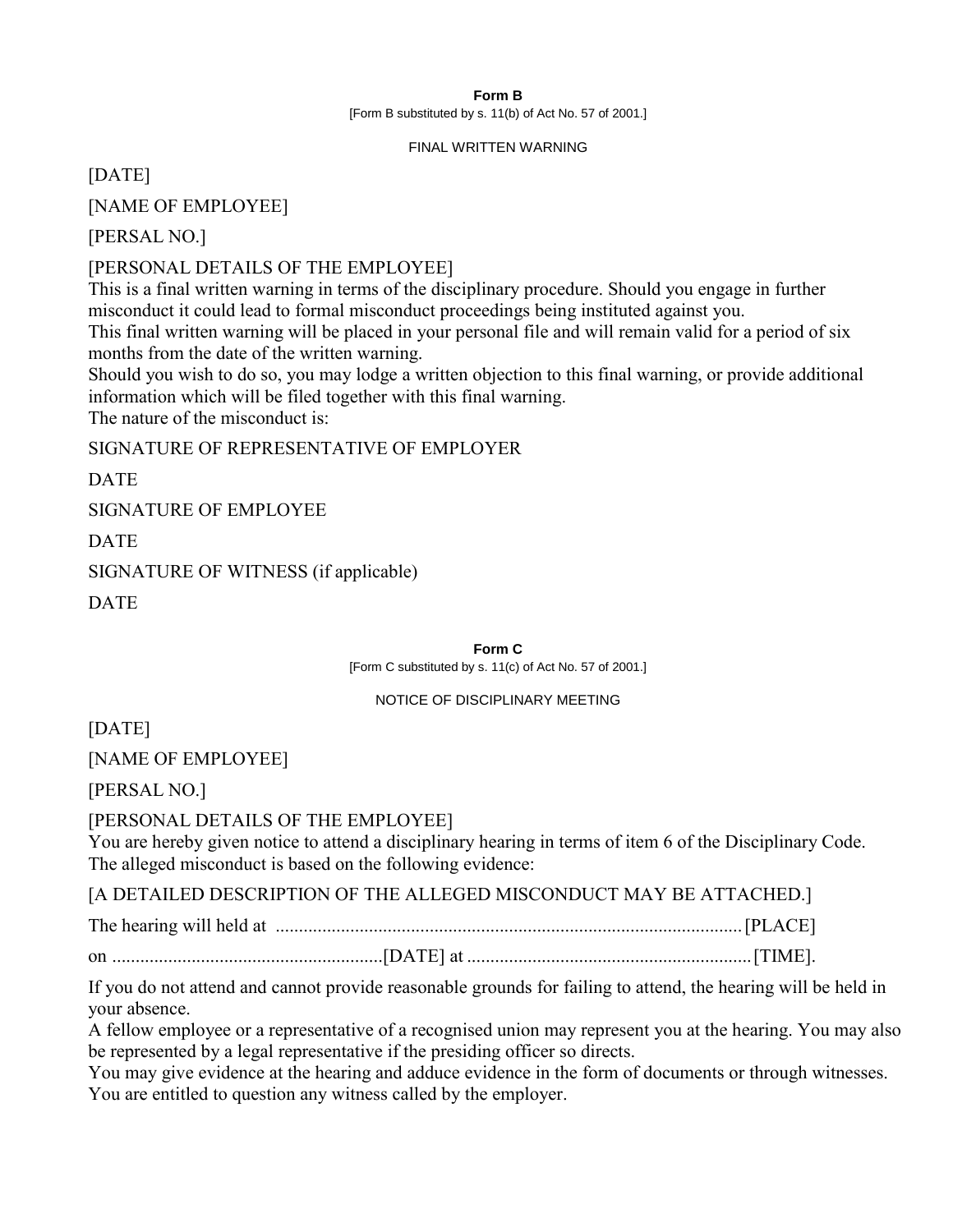If the presiding officer finds that you are guilty of misconduct, you may present any relevant circumstances which you wish to be taken into account by the presiding officer in determining the sanction.

SIGNATURE OF REPRESENTATIVE OF EMPLOYER

DATE

ACKNOWLEDGMENT OF RECEIPT BY EMPLOYEE

DATE

SIGNATURE OF WITNESS (if applicable)

DATE

### **Form D**

[Form D substituted by s. 11(d) of Act No. 57 of 2001.]

### SUMMONS TO APPEAR AT DISCIPLINARY HEARING

| DATE:                                                                                                                                                                                                                                                                                                                                                                                                       |
|-------------------------------------------------------------------------------------------------------------------------------------------------------------------------------------------------------------------------------------------------------------------------------------------------------------------------------------------------------------------------------------------------------------|
|                                                                                                                                                                                                                                                                                                                                                                                                             |
| (Name and residential address of person summoned)                                                                                                                                                                                                                                                                                                                                                           |
|                                                                                                                                                                                                                                                                                                                                                                                                             |
|                                                                                                                                                                                                                                                                                                                                                                                                             |
| before the presiding officer of a disciplinary hearing in terms of Schedule 2 to the Employment of Educators<br>Act, 1998 (Act No. 76 of 1998), for the purpose of giving evidence regarding the following misconduct:<br>and to submit the following book, document or object in your possession, custody or control, which may<br>have a bearing on the matter;<br>(specify the book, document or object) |
| SIGNATURE OF REPRESENTATIVE OF EMPLOYER                                                                                                                                                                                                                                                                                                                                                                     |
| Form E                                                                                                                                                                                                                                                                                                                                                                                                      |
| NOTICE OF APPEAL                                                                                                                                                                                                                                                                                                                                                                                            |
| [DATE]<br>[NAME OF APPEAL AUTHORITY]                                                                                                                                                                                                                                                                                                                                                                        |
| appeal against the FINDINGS and/or SANCTION that have been imposed in terms of the Disciplinary Code                                                                                                                                                                                                                                                                                                        |
|                                                                                                                                                                                                                                                                                                                                                                                                             |
| I attach a copy of the final outcome of the disciplinary enquiry. [THE APPEAL REQUEST IS NOT VALID<br>UNLESS THIS DOCUMENT IS ATTACHED]<br>My reasons for appeal are:                                                                                                                                                                                                                                       |
| The desired outcome of the appeal is:                                                                                                                                                                                                                                                                                                                                                                       |
| I wish/do not wish [CHOOSE ONE] to provide additional evidence not available at the time of the<br>disciplinary proceedings.                                                                                                                                                                                                                                                                                |
| <b>SIGNATURE OF EMPLOYEE</b>                                                                                                                                                                                                                                                                                                                                                                                |
| <b>DATE</b>                                                                                                                                                                                                                                                                                                                                                                                                 |
| [PERSAL NO.]                                                                                                                                                                                                                                                                                                                                                                                                |